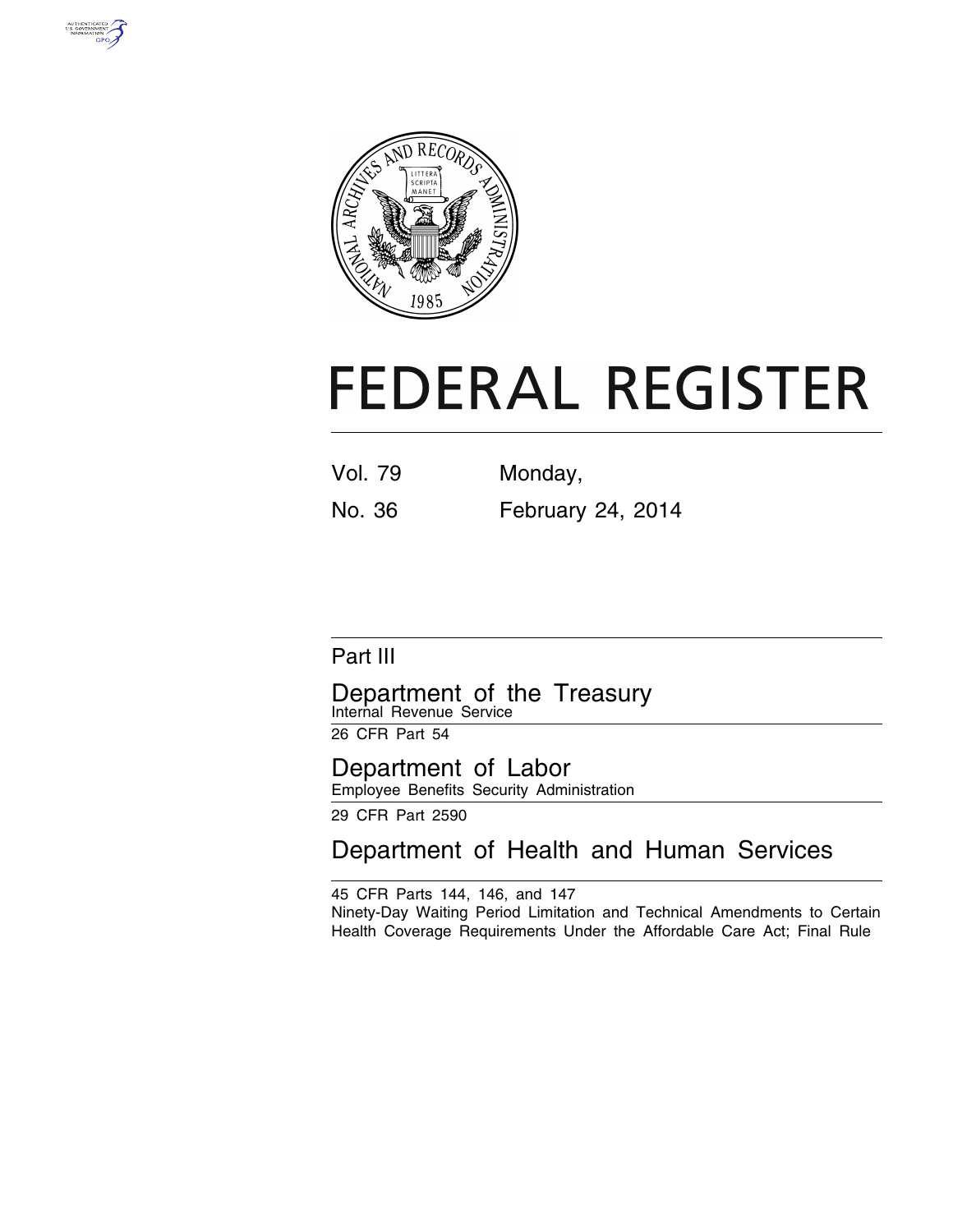#### **DEPARTMENT OF THE TREASURY**

**Internal Revenue Service** 

#### **26 CFR Part 54**

**[T.D. 9656]** 

**RIN 1545–BL50** 

#### **DEPARTMENT OF LABOR**

**Employee Benefits Security Administration** 

#### **29 CFR Part 2590**

**RIN 1210–AB56** 

#### **DEPARTMENT OF HEALTH AND HUMAN SERVICES**

#### **45 CFR Parts 144, 146, and 147**

**[CMS–9952–F]** 

**RIN 0938–AR77** 

#### **Ninety-Day Waiting Period Limitation and Technical Amendments to Certain Health Coverage Requirements Under the Affordable Care Act**

**AGENCY:** Internal Revenue Service, Department of the Treasury; Employee Benefits Security Administration, Department of Labor; Centers for Medicare & Medicaid Services, Department of Health and Human Services.

#### **ACTION:** Final rule.

**SUMMARY:** These final regulations implement the 90-day waiting period limitation under section 2708 of the Public Health Service Act, as added by the Patient Protection and Affordable Care Act (Affordable Care Act), as amended, and incorporated into the Employee Retirement Income Security Act of 1974 and the Internal Revenue Code. These regulations also finalize amendments to existing regulations to conform to Affordable Care Act provisions. Specifically, these rules amend regulations implementing existing provisions such as some of the portability provisions added by the Health Insurance Portability and Accountability Act of 1996 (HIPAA) because those provisions of the HIPAA regulations have become superseded or require amendment as a result of the market reform protections added by the Affordable Care Act.

**DATES:** *Effective date.* These final regulations are effective on April 25, 2014.

*Applicability date.* The 90-day waiting period limitation provisions of these final regulations apply to group health plans and group health insurance issuers for plan years beginning on or after January 1, 2015. The amendments made by these final regulations to the evidence of creditable coverage provisions of 26 CFR 54.9801–5, 29 CFR 2590.701–5, and 45 CFR 146.115 apply beginning December 31, 2014. All other amendments made by these final regulations apply to group health plans and health insurance issuers for plan years beginning on or after April 25, 2014. Until the amendments to the existing HIPAA final regulations become applicable, plans and issuers must continue to comply with the existing regulations, as applicable.

**FOR FURTHER INFORMATION CONTACT:**  Amy Turner or Elizabeth Schumacher, Employee Benefits Security Administration, Department of Labor, at (202) 693–8335; Karen Levin, Internal Revenue Service, Department of the Treasury, at (202) 317–6846; or Cam Moultrie Clemmons, Centers for Medicare & Medicaid Services, Department of Health and Human Services, at (410) 786–1565.

*Customer service information:*  Individuals interested in obtaining information from the Department of Labor concerning employment-based health coverage laws may call the EBSA Toll-Free Hotline at 1–866–444–EBSA (3272) or visit the Department of Labor's Web site (*[www.dol.gov/ebsa](http://www.dol.gov/ebsa)*). In addition, information from HHS on private health insurance for consumers can be found on the Centers for Medicare & Medicaid Services (CMS) Web site (*[www.cciio.cms.gov/](http://www.cciio.cms.gov/)*) and information on health reform can be found at *[www.HealthCare.gov.](http://www.HealthCare.gov)*  **SUPPLEMENTARY INFORMATION:** 

#### **I. Background**

The Patient Protection and Affordable Care Act, Public Law 111–148, was enacted on March 23, 2010, and the Health Care and Education Reconciliation Act, Public Law 111– 152, was enacted on March 30, 2010. (They are collectively known as the ''Affordable Care Act''.) The Affordable Care Act reorganizes, amends, and adds to the provisions of part A of title XXVII of the Public Health Service Act (PHS Act) relating to group health plans and health insurance issuers in the group and individual markets. The term ''group health plan'' includes both insured and self-insured group health plans.1 The Affordable Care Act adds section 715(a)(1) to the Employee

Retirement Income Security Act (ERISA) and section 9815(a)(1) to the Internal Revenue Code (the Code) to incorporate the provisions of part A of title XXVII of the PHS Act into ERISA and the Code, and to make them applicable to group health plans and health insurance issuers providing health insurance coverage in connection with group health plans. The PHS Act sections incorporated by these references are sections 2701 through 2728.

PHS Act section 2708, as added by the Affordable Care Act and incorporated into ERISA and the Code, provides that a group health plan or health insurance issuer offering group health insurance coverage shall not apply any waiting period (as defined in PHS Act section 2704(b)(4)) that exceeds 90 days. PHS Act section 2704(b)(4), ERISA section 701(b)(4), and Code section 9801(b)(4) define a waiting period to be the period that must pass with respect to an individual before the individual is eligible to be covered for benefits under the terms of the plan. In 2004 regulations implementing the Health Insurance Portability and Accountability Act of 1996 (HIPAA) portability provisions (2004 HIPAA regulations), the Departments of Labor, Health and Human Services (HHS), and the Treasury (collectively, the Departments) 2 defined a waiting period to mean the period that must pass before coverage for an employee or dependent who is otherwise eligible to enroll under the terms of a group health plan can become effective.3 PHS Act section 2708 does not require an employer to offer coverage to any particular individual or class of individuals, including part-time employees. PHS Act section 2708 merely prevents an otherwise eligible employee (or dependent) from being required to wait more than 90 days before coverage becomes effective. PHS Act section 2708 applies to both grandfathered and non-grandfathered group health plans and group health insurance coverage for plan years beginning on or after January 1, 2014.

On February 9, 2012, the Departments issued guidance 4 outlining various approaches under consideration with respect to both the 90-day waiting period limitation and the employer shared responsibility provisions under

<sup>&</sup>lt;sup>1</sup>The term "group health plan" is used in title XXVII of the PHS Act, part 7 of ERISA, and chapter 100 of the Code, and is distinct from the term ''health plan,'' as used in other provisions of title I of the Affordable Care Act. The term ''health plan'' does not include self-insured group health plans.

<sup>2</sup>Note, however, that in the Economic Analysis and Paperwork Burden section of this preamble, in sections under headings listing only two of the three Departments, the term ''Departments'' generally refers only to the two Departments listed

in the heading.<br><sup>3</sup> 26 CFR 54.9801–3(a)(3)(iii), 29 CFR 2590.701–<br>3(a)(3)(iii), and 45 CFR 146.111(a)(3)(iii).

<sup>&</sup>lt;sup>4</sup> Department of Labor Technical Release 2012– 01, IRS Notice 2012–17, and HHS FAQs issued February 9, 2012.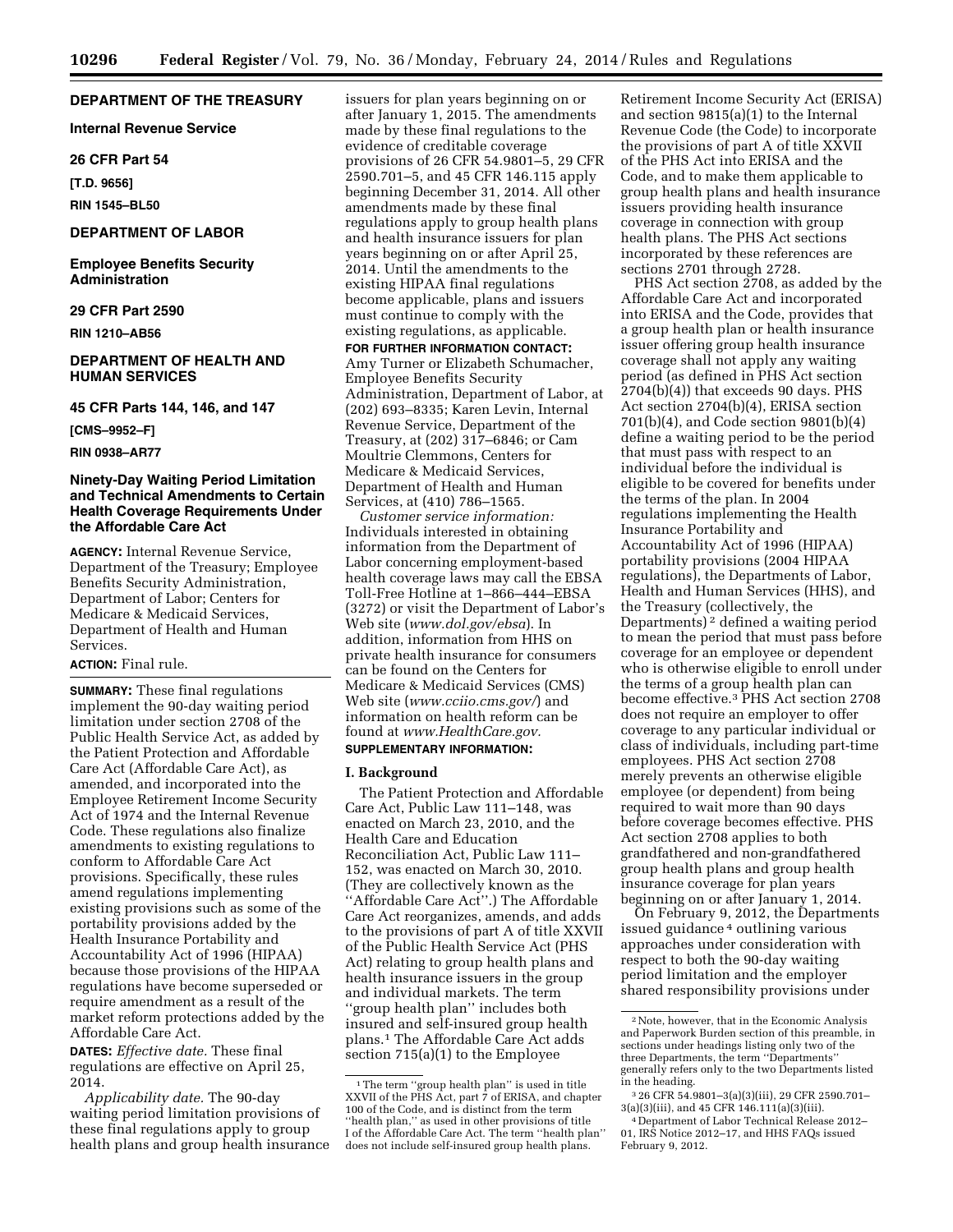Code section 4980H (February 2012 guidance) and requested public comment. On August 31, 2012, following their review of the comments on the February 2012 guidance, the Departments provided temporary guidance,5 to remain in effect at least through the end of 2014, regarding the 90-day waiting period limitation, and described the approach they intended to propose in future rulemaking (August 2012 guidance). After consideration of all of the comments received in response to the February 2012 guidance and August 2012 guidance, the Departments issued proposed regulations on March 21, 2013 (78 FR 17313).

Under the proposed regulations, a group health plan and a health insurance issuer offering group health insurance coverage may not apply any waiting period that exceeds 90 days. The regulations proposed to define ''waiting period'' as the period that must pass before coverage for an employee or dependent who is otherwise eligible to enroll under the terms of a group health plan can become effective. Being otherwise eligible to enroll in a plan means having met the plan's substantive eligibility conditions (such as being in an eligible job classification or achieving job-related licensure requirements specified in the plan's terms). Eligibility conditions that are based solely on the lapse of a time period would be permissible for no more than 90 days. Other conditions for eligibility under the terms of a group health plan (that is, those that are not based solely on the lapse of a time period) are generally permissible under PHS Act section 2708 and the proposed regulations unless the condition is designed to avoid compliance with the 90-day waiting period limitation.

Among other things, the proposed regulations addressed application of waiting periods to certain plan eligibility conditions. The proposed regulations provided that if a group health plan conditions eligibility on an employee regularly having a specified number of hours of service per period (or working full-time), and it cannot be determined that a newly-hired employee is reasonably expected to regularly work that number of hours per period (or work full-time), the plan may take a reasonable period of time to determine whether the employee meets the plan's eligibility condition, which

may include a measurement period<sup>6</sup> of no more than 12 months that begins on any date between the employee's start date and the first day of the first calendar month following the employee's start date if coverage is made effective no later than 13 months from the employee's start date plus, if the employee's start date is not the first day of a calendar month, the time remaining until the first day of the next calendar month, and no waiting period that exceeds 90 days is imposed in addition to the measurement period.

The proposed regulations also addressed cumulative hours-of-service requirements, which use more than solely the passage of a time period in determining whether employees are eligible for coverage. Under the proposed regulations, if a group health plan or group health insurance issuer conditions eligibility on the completion by an employee (part-time or full-time) of a number of cumulative hours of service, the eligibility condition is not considered to be designed to avoid compliance with the 90-day waiting period limitation if the cumulative hours-of-service requirement does not exceed 1,200 hours.7 Under the proposed regulations, the plan's waiting period must begin once the new employee satisfies the plan's cumulative hours-of-service requirement and may not exceed 90 days. The preamble to the proposed regulations stated that this provision is designed to be a one-time eligibility requirement only and that the proposed regulations do not permit, for example, re-application of such a requirement to the same individual each year.8 The preamble to the proposed regulations also provided that the Departments would consider compliance with these proposed regulations to constitute compliance with PHS Act section 2708 at least through the end of 2014.9

8 78 FR 17313, 17316 (March 21, 2013). *See also*  Code section 36B and its implementing regulations, and *[www.healthcare.gov](http://www.healthcare.gov)* for information on an individual's eligibility for premium tax credits in the Affordable Insurance Exchange or ''Exchange'' (also referred to as Health Insurance Marketplace or ''Marketplace'') generally, as well as during a waiting period for coverage under a group health plan.

<sup>9</sup>The preamble to the proposed regulations stated that the proposed regulations are consistent with, and no more restrictive on employers than, the August 2012 guidance. *See* 78 FR 17313, 17317 (March 21, 2013). The August 2012 guidance similarly provided that group health plans and group health insurance issuers may rely on the compliance guidance through at least the end of

The proposed regulations also included proposed amendments to conform to Affordable Care Act provisions already in effect as well as those that would become effective in 2014. The regulations proposed amending the 2004 HIPAA regulations implementing Code section 9801, ERISA section 701, and PHS Act section 2701 (as originally added by HIPAA), to remove provisions superseded by the prohibition on preexisting conditions under PHS Act section 2704, added by the Affordable Care Act.10 Additionally, the regulations proposed to amend examples and provisions in 26 CFR Part 54, 29 CFR Part 2590, and 45 CFR Parts 144 and 146 to conform to other changes made by the Affordable Care Act, such as the elimination of lifetime and annual limits under PHS Act section 2711 and its implementing regulations,11 as well as the provisions governing dependent coverage of children to age 26 under PHS Act section 2714 and its implementing regulations.12

After consideration of the comments and feedback received from stakeholders, the Departments are publishing these final regulations.

#### **II. Overview of the Final Regulations**

*A. Prohibition on Waiting Periods That Exceed 90 Days* 

These final regulations provide that a group health plan, and a health insurance issuer offering group health insurance coverage, may not apply a waiting period that exceeds 90 days. (Nothing in these final regulations requires a plan or issuer to have any waiting period, or prevents a plan or issuer from having a waiting period that is shorter than 90 days.) If, under the terms of the plan, an individual 13 can elect coverage that becomes effective on a date that does not exceed 90 days, the coverage complies with the 90-day

12 75 FR 27122 (May 13, 2010).

13The proposed regulations used several different terms when referencing individuals, such as employees and dependents, and participants and beneficiaries. Where it is appropriate, the final regulations replace these references with the term ''individual'' for consistency purposes. This is merely a change to eliminate any confusion that may occur as a result of using multiple terms interchangeably and does not change the substance of the rules as PHS Act section 2708 limits applying a waiting period that exceeds 90 days to any individual who is otherwise eligible to enroll under the terms of the plan.

<sup>5</sup> Department of Labor Technical Release 2012– 02, IRS Notice 2012–59, and HHS FAQs issued August 31, 2012.

<sup>6</sup>*See* 26 CFR 54.4980H–3(d)(3)(i), at 79 FR 8544 (February 12, 2014).

<sup>7</sup>*See* section 4980H of the Code and its implementing regulations for an applicable large employer's shared responsibility to provide health coverage to full-time employees.

<sup>2014.</sup> *See* Department of Labor Technical Release 2012–02, IRS Notice 2012–59, and HHS FAQs issued August 31, 2012.

<sup>10</sup>Affordable Care Act section 1201 also moved those provisions from PHS Act section 2701 to PHS Act section 2704. See also 75 FR 37188 (June 28, 2010).

<sup>11</sup> 75 FR 37188 (June 28, 2010).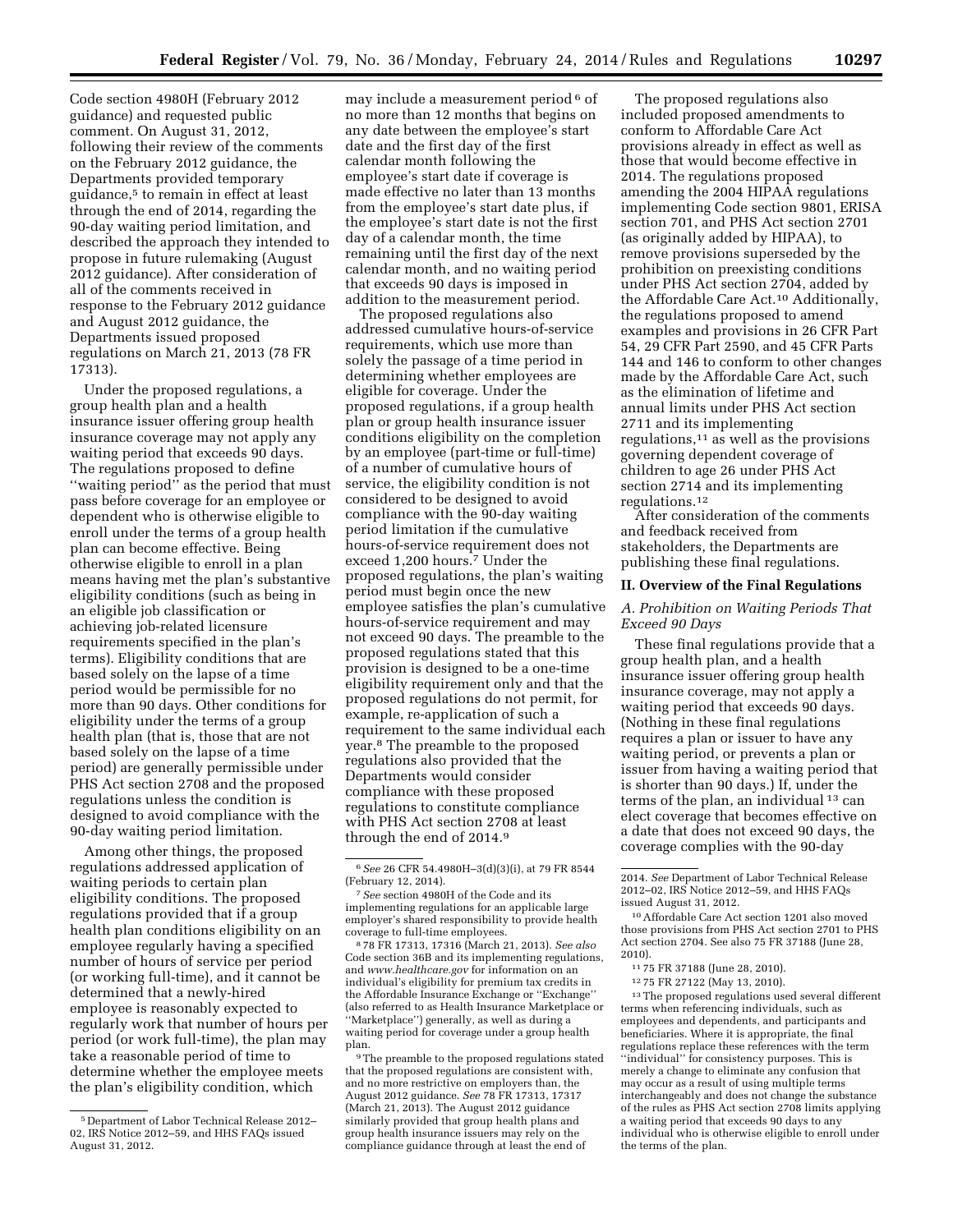waiting period limitation, and the plan or issuer will not be considered to violate the waiting period rules merely because individuals may take additional time (beyond the end of the 90-day waiting period) to elect coverage.

These final regulations continue to define ''waiting period'' as the period that must pass before coverage for an individual who is otherwise eligible to enroll under the terms of a group health plan can become effective. These final regulations also continue to include the clarification that, if an individual enrolls as a late enrollee or special enrollee, any period before the late or special enrollment is not a waiting period. The effective date of coverage for special enrollees continues to be that set forth in the Departments' 2004 HIPAA regulations governing special enrollment 14 (and, if applicable, in HHS regulations addressing guaranteed availability).15

The final regulations set forth rules governing the relationship between a plan's eligibility criteria and the 90-day waiting period limitation. Specifically, these final regulations provide that being otherwise eligible to enroll in a plan means having met the plan's substantive eligibility conditions (such as, for example, being in an eligible job classification, achieving job-related licensure requirements specified in the plan's terms, or satisfying a reasonable and bona fide employment-based orientation period). The 90-day waiting period limitation generally does not require the plan sponsor to offer coverage to any particular individual or class of individuals (including, for example, part-time employees). Instead, these final regulations prohibit requiring otherwise eligible individuals to wait more than 90 days before coverage becomes effective.16

Under these final regulations, eligibility conditions that are based solely on the lapse of a time period are permissible for no more than 90 days. Other conditions for eligibility under the terms of a group health plan (that is, those that are not based solely on the lapse of a time period) are generally permissible under PHS Act section 2708 and these final regulations, unless the condition is designed to avoid compliance with the 90-day waiting period limitation.

The proposed regulations included an approach when applying waiting periods to variable-hour employees in cases in which a specified number of hours of service per period is a plan eligibility condition. In general, the proposed regulations provided that, except for cases in which a waiting period that exceeds 90 days is imposed in addition to a measurement period, the time period for determining whether a variable-hour employee meets the plan's hours of service per period eligibility condition will not be considered to be designed to avoid compliance with the 90-day waiting period limitation if coverage is made effective no later than 13 months from the employee's start date plus, if the employee's start date is not the first day of a calendar month, the time remaining until the first day of the next calendar month.

Some commenters requested a rule permitting plans to impose a 90-day waiting period in addition to the 12 month measurement period, arguing that restricting the period to 13 months plus the time remaining until the first day of the next calendar month would in effect be a one month waiting period and impose administrative hardship. Other commenters requested that the final regulations eliminate the allowance of a measurement period and require coverage to begin no later than 90 days from the employee's start date. These final regulations retain the approach in the proposed regulations and provide that if a group health plan conditions eligibility on an employee regularly having a specified number of hours of service per period (or working full-time), and it cannot be determined that a newly-hired employee is reasonably expected to regularly work that number of hours per period (or work full-time), the plan may take a reasonable period of time, not to exceed 12 months and beginning on any date between the employee's start date and the first day of the first calendar month following the employee's start date, to determine whether the employee meets the plan's eligibility condition, which may include a measurement period of no more than 12 months that begins on any date between the employee's start date and the first day of the first calendar month following the employee's start date. (This is consistent with the timeframe permitted for such determinations under Code section 4980H and its implementing regulations.) Except in cases in which a waiting period that exceeds 90 days is imposed in addition to a measurement period, the time period for determining

whether a variable-hour employee meets the plan's hours of service per period eligibility condition will not be considered to be designed to avoid compliance with the 90-day waiting period limitation if coverage is made effective no later than 13 months from the employee's start date, plus if the employee's start date is not the first day of a calendar month, the time remaining until the first day of the next calendar month.

The proposed regulations also addressed cumulative hours-of-service requirements, which use more than solely the passage of a time period in determining whether employees are eligible for coverage. These final regulations retain the provisions of the proposed regulations, described earlier in this preamble, without change. Therefore, under these final regulations, if a group health plan or group health insurance issuer conditions eligibility on the completion by an employee (parttime or full-time) of a number of cumulative hours of service, the eligibility condition is not considered to be designed to avoid compliance with the 90-day waiting period limitation if the cumulative hours-of-service requirement does not exceed 1,200 hours. Under the final regulations, the plan's waiting period must begin on the first day after the employee satisfies the plan's cumulative hours-of-service requirement and may not exceed 90 days. Furthermore, this provision continues to be designed to be a onetime eligibility requirement only; these final regulations do not permit, for example, re-application of such a requirement to the same individual each year.

In response to the proposed regulations, commenters requested additional clarifications to allow plans and issuers to better coordinate the 90 day waiting period requirements with the rules under Code section 4980H, which, in the case of full-time employees of applicable large employers, generally requires as a condition for avoiding a penalty that health benefits begin by the first day of the fourth calendar month following the month in which the full-time employee begins employment. Commenters argued that, without coordination, the PHS Act section 2708 waiting period limitation could effectively require coverage to begin sooner than required under the rules implementing section 4980H of the Code and undermine the entire Code section 4980H framework, which Congress could not have intended. Other commenters argued that some employers might offer coverage to employees only because of their

<sup>14</sup> 26 CFR 54.9801–6, 29 CFR 2590.701–6, and 45 CFR 146.117.

<sup>15</sup> 45 CFR 147.104(b)(5).

<sup>16</sup>*See also* section 4980H of the Code and its implementing regulations for an applicable large employer's shared responsibility to provide health coverage to full-time employees (and their dependents).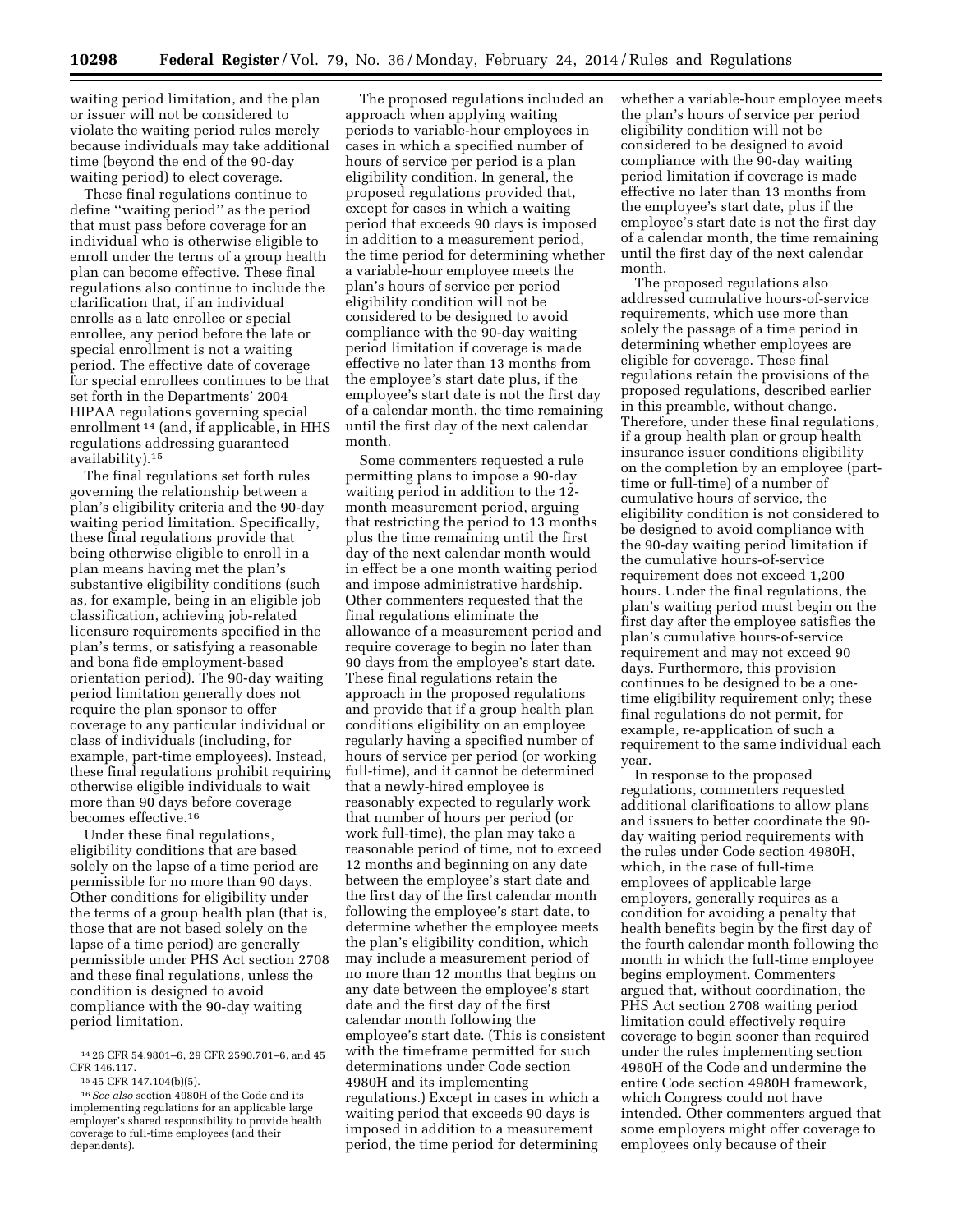obligations under Code section 4980H, so that an eligibility provision that makes an offer of coverage consistent with section 4980H should be permissible without requiring coverage to begin sooner than the regulations implementing section 4980H require.

Some commenters stated that their systems are not capable of beginning coverage other than at the beginning of a month, and it is thus common practice to have a 90-day waiting period with coverage effective the first day of the first month following a 90-day waiting period. These commenters requested the flexibility to continue this approach. Similarly, several commenters specifically requested that plans be permitted to impose a waiting period of three calendar months instead of 90 days, as it would be less confusing to participants and easier for plans and issuers to administer.

Under these final regulations, after an individual is determined to be otherwise eligible for coverage under the terms of the plan, any waiting period may not extend beyond 90 days, and all calendar days are counted beginning on the enrollment date, including weekends and holidays.17 However, as noted above, the final regulations provide that a requirement to successfully complete a reasonable and bona fide employment-based orientation period may be imposed as a condition for eligibility for coverage under a plan. Specifically, the final regulations add an example of permissible substantive eligibility conditions under a group health plan. The proposed regulations had included being in an eligible job classification and achieving job-related licensure requirements specified in the plan's terms. The final regulations add a third example regarding the satisfaction of a reasonable and bona fide employmentbased orientation period. The final regulations do not specify the circumstances under which the duration of an orientation period would not be considered ''reasonable or bona fide.'' However, proposed regulations published elsewhere in this issue of the **Federal Register** propose one month as the maximum length of any orientation period meaning generally a period that begins on any day of a calendar month and is determined by adding one calendar month and then subtracting one calendar day).18 Comments are

invited on those proposed regulations and may be submitted as described in the proposed regulations. The Departments will consider compliance with those proposed regulations to constitute a reasonable and bona fide employment-based orientation period under PHS Act section 2708 at least through the end of 2014. To the extent final regulations or other guidance with respect to the application of the 90-day waiting period limitation to orientation periods is more restrictive on plans and issuers, the final regulations or other guidance will not be effective prior to January 1, 2015, and plans and issuers will be given a reasonable time period to comply.

In response to the proposed regulations, several commenters requested clarification regarding application of the rules to employees that are terminated from employment and then rehired by the same employer. Similarly, commenters requested clarification regarding application of the rules when an employee moves between a job classification that is or is not an eligible job classification for coverage under the plan.

After consideration of the comments, these final regulations provide that a former employee who is rehired may be treated as newly eligible for coverage upon rehire and, therefore, a plan or issuer may require that individual to meet the plan's eligibility criteria and to satisfy the plan's waiting period anew, if reasonable under the circumstances (for example, the termination and rehire cannot be a subterfuge to avoid compliance with the 90-day waiting period limitation). The same analysis would apply to an individual who moves to a job classification that is ineligible for coverage under the plan but then later moves back to an eligible job classification.

Many commenters raised administrative concerns relating to the application of the rules to multiemployer plans. In the preamble to the proposed regulations, the Departments recognized that multiemployer plans maintained pursuant to collective bargaining agreements have unique operating structures and may include different eligibility conditions based on the participating employer's industry or the

employee's occupation. For example, some multiemployer plans determine eligibility based on complex formulas for earnings and residuals or use ''hours banks'' in which workers' excess hours from one measurement period are credited against any shortage of hours in a succeeding measurement period, functioning as buy-in provisions to prevent lapses in coverage. Some commenters on the proposed regulations pointed out that collectively bargained plans, owing to the nature of the bargaining process, often have detailed and coordinated eligibility provisions (some requiring aggregation of data from multiple contributing employers). Others stated that the unique operating structure of multiemployer plans often allows for continued coverage after an employee's employment terminates (or after an employee's hours are reduced) until the end of the quarter.

On September 4, 2013, the Departments issued a set of frequently asked questions (FAQs) stating that, ''under the proposed rules, to the extent plans and issuers impose substantive eligibility requirements not based solely on the lapse of time, these eligibility provisions are permitted if they are not designed to avoid compliance with the 90-day waiting period limitation.'' 19 The FAQs further provide that, ''[t]herefore, for example, if a multiemployer plan operating pursuant to an arms-length collective bargaining agreement has an eligibility provision that allows employees to become eligible for coverage by working hours of covered employment across multiple contributing employers (which often aggregates hours by calendar quarter and then permits coverage to extend for the next full calendar quarter, regardless of whether an employee has terminated employment), the Departments would consider that provision designed to accommodate a unique operating structure, (and, therefore, not designed to avoid compliance with the 90-day waiting period limitation).'' These final regulations include an example consistent with this FAQ.

While the requirements of PHS Act section 2708 and these final regulations apply to both the plan and issuer offering coverage in connection with such plan, to the extent coverage under a group health plan is insured by a health insurance issuer, paragraph (f) of these regulations provides that the issuer can rely on the eligibility

<sup>&</sup>lt;sup>17</sup>These final regulations also note that a plan or issuer that imposes a 90-day waiting period may, for administrative convenience, choose to permit coverage to become effective earlier than the 91st day if the 91st day is a weekend or holiday.

<sup>&</sup>lt;sup>18</sup>The proposed regulations provide that if there is not a corresponding date in the next calendar

month upon adding a calendar month, the last permitted day of the orientation period is the last day of the next calendar month. For example, if the employee's start date is January 30, the last permitted day of the orientation period is February 28 (or February 29 in a leap year). Similarly, if the employee's start date is August 31, the last permitted day of the orientation period is September 30.

<sup>19</sup>*See* FAQs about Affordable Care Act Implementation (Part XVI), Q2, available at *[http://](http://www.dol.gov/ebsa/faqs/faq-aca16.html) [www.dol.gov/ebsa/faqs/faq-aca16.html](http://www.dol.gov/ebsa/faqs/faq-aca16.html)* and *[http://](http://www.cms.gov/CCIIO/Resources/Fact-Sheets-and-FAQs/aca_implementation_faqs16.html) [www.cms.gov/CCIIO/Resources/Fact-Sheets-and-](http://www.cms.gov/CCIIO/Resources/Fact-Sheets-and-FAQs/aca_implementation_faqs16.html)FAQs/aca*\_*[implementation](http://www.cms.gov/CCIIO/Resources/Fact-Sheets-and-FAQs/aca_implementation_faqs16.html)*\_*faqs16.html.*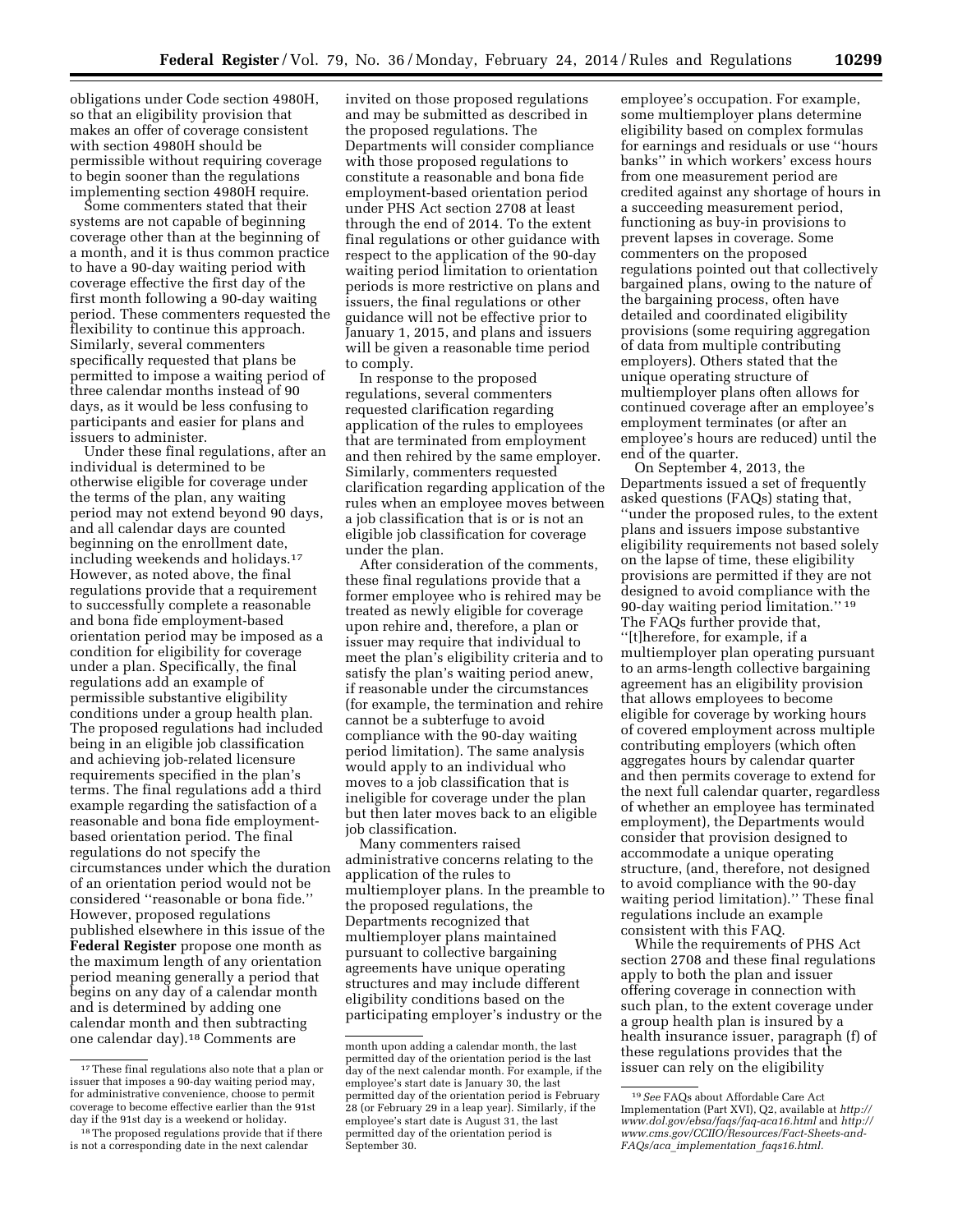information reported to it by an employer (or other plan sponsor) and will not be considered to violate the requirements of these final regulations in administering the 90-day waiting period limitation if: (1) The issuer requires the plan sponsor to make a representation regarding the terms of any eligibility conditions or waiting periods imposed by the plan sponsor before an individual is eligible to become covered under the terms of the plan (and requires the plan sponsor to update this representation with any applicable changes); and (2) the issuer has no specific knowledge of the imposition of a waiting period that would exceed the permitted 90-day period.

Consistent with the statutory effective date of PHS Act section 2708, the Departments proposed that the 90-day waiting period limitation would become applicable for plan years beginning on or after January 1, 2014, for both grandfathered and non-grandfathered group health plans and health insurance issuers offering group health insurance coverage. As with the applicability of the 2004 HIPAA regulations, the proposed regulations stated that, with respect to individuals who are in a waiting period for coverage before the applicability date of the regulations, beginning on the first day these rules apply to the plan, any waiting period can no longer apply in a manner that exceeds 90 days from the beginning of the waiting period, even if the waiting period began before the first day the rules apply to the plan.

The August 2012 guidance provided that group health plans and health insurance issuers may rely on the compliance guidance through at least the end of 2014. The preamble to the proposed regulations stated that, in the Departments' view, the proposed regulations are consistent with, and no more restrictive on employers than, the August 2012 guidance, and that therefore, the Departments will consider compliance with the proposed regulations to constitute compliance with PHS Act section 2708 at least through the end of 2014. The 90-day waiting period provisions of these final regulations apply to group health plans and group health insurance issuers for plan years beginning on or after January 1, 2015. For plan years beginning in 2014, the Departments will consider compliance with either the proposed regulations or these final regulations to constitute compliance with PHS Act section 2708.20

#### *B. Conforming Changes to Existing Regulations*

The proposed regulations included proposed conforming amendments to the 2004 HIPAA regulations implementing Code section 9801, ERISA section 701, and PHS Act section 2701 (as originally added by HIPAA), to remove provisions superseded by the prohibition on preexisting conditions under PHS Act section 2704 (as added by the Affordable Care Act) and the implementing regulations, including elimination of the requirement to issue certificates of creditable coverage. The regulations proposed that these amendments would become applicable after issuance of the final regulations; however, the proposal to eliminate the requirement to issue certificates of creditable coverage was proposed to apply beginning December 31, 2014, so that individuals needing to offset a preexisting condition exclusion under a plan that will become subject to the prohibition on preexisting conditions starting with a plan year beginning on December 31, 2014 would still have access to the certificate for proof of coverage until that time. Commenters requested that the requirement to provide certificates of creditable coverage be eliminated beginning in 2014 because the certificates are no longer necessary. Commenters explained that the need for certificates after 2013 would be relatively rare and requested that plans and issuers be required to provide certificates in 2014 only upon request.

These final regulations adopt without substantive change the proposed conforming amendments. A minor clarification was added to the Example 7 of the rules regarding limitations on preexisting condition exclusion periods,21 and Example 4 of the rules prohibiting discrimination against participants and beneficiaries based on a health factor, $22$  to clarify that any reference to essential health benefit for purposes of the individual and small group markets is dependent upon the State essential health benefits benchmark plan as defined in HHS

regulations at 45 CFR 156.20. Additionally, HHS is not finalizing the proposed amendments to 45 CFR 146.145(b) because the provision was stricken in previous rulemaking (78 FR at 65092, October 30, 2013).

The prohibition with respect to adults on preexisting condition exclusions applies for plan years (or, in the individual market, policy years) beginning on or after January 1, 2014. If a plan had a plan year beginning December 31, 2013, the plan could impose a preexisting condition exclusion, and an individual could need a certificate of creditable coverage, through December 30, 2014.

All other amendments made by these final regulations to the 2004 HIPAA regulations apply to group health plans and health insurance issuers for plan years beginning on or after April 25, 2014. Until the amendments to the existing HIPAA final regulations become applicable, plans and issuers must continue to comply with the existing regulations, to the extent consistent with amendments to the statute.

#### **III. Economic Impact and Paperwork Burden**

#### *A. Executive Order 12866 and 13563— Department of Labor and Department of Health and Human Services*

Executive Order 13563 emphasizes the importance of quantifying both costs and benefits, of reducing costs, of harmonizing and streamlining rules, and of promoting flexibility. It also requires federal agencies to develop a plan under which the agencies will periodically review their existing significant regulations to make the agencies' regulatory programs more effective or less burdensome in achieving their regulatory objectives.

Under Executive Order 12866, a regulatory action deemed ''significant'' is subject to the requirements of the Executive Order and review by the Office of Management and Budget (OMB). Section 3(f) of the Executive Order defines a ''significant regulatory action'' as an action that is likely to result in a rule (1) having an annual effect on the economy of \$100 million or more, or adversely and materially affecting a sector of the economy, productivity, competition, jobs, the environment, public health or safety, or State, local or tribal governments or communities (also referred to as ''economically significant''); (2) creating serious inconsistency or otherwise interfering with an action taken or planned by another agency; (3) materially altering the budgetary

<sup>20</sup>The Departments note that, with respect to individuals who are in a waiting period for

coverage before the statutory effective date of PHS Act section 2708, beginning on the first day the statute applies to the plan, any waiting period can no longer apply in a manner that exceeds 90 days. This clarification was included in the proposed regulations, but has not been retained in the final regulations, because individuals will not be in a waiting period that exceeds 90 days by the applicability date of the final regulations.

<sup>21</sup> 26 CFR 54.9801–3(a)(2) Example 8; 29 CFR 2590.701–3(a)(2) Example 8, and 45 CFR 146.111(a)(2) Example 8.

<sup>22</sup> 26 CFR 54.9802–1(b)(2)(i)(D) Example 4, 29 CFR 2590.702(b)(2)(i)(D) Example 4, and 45 CFR 146.121(b)(2)(i)(D) Example 4.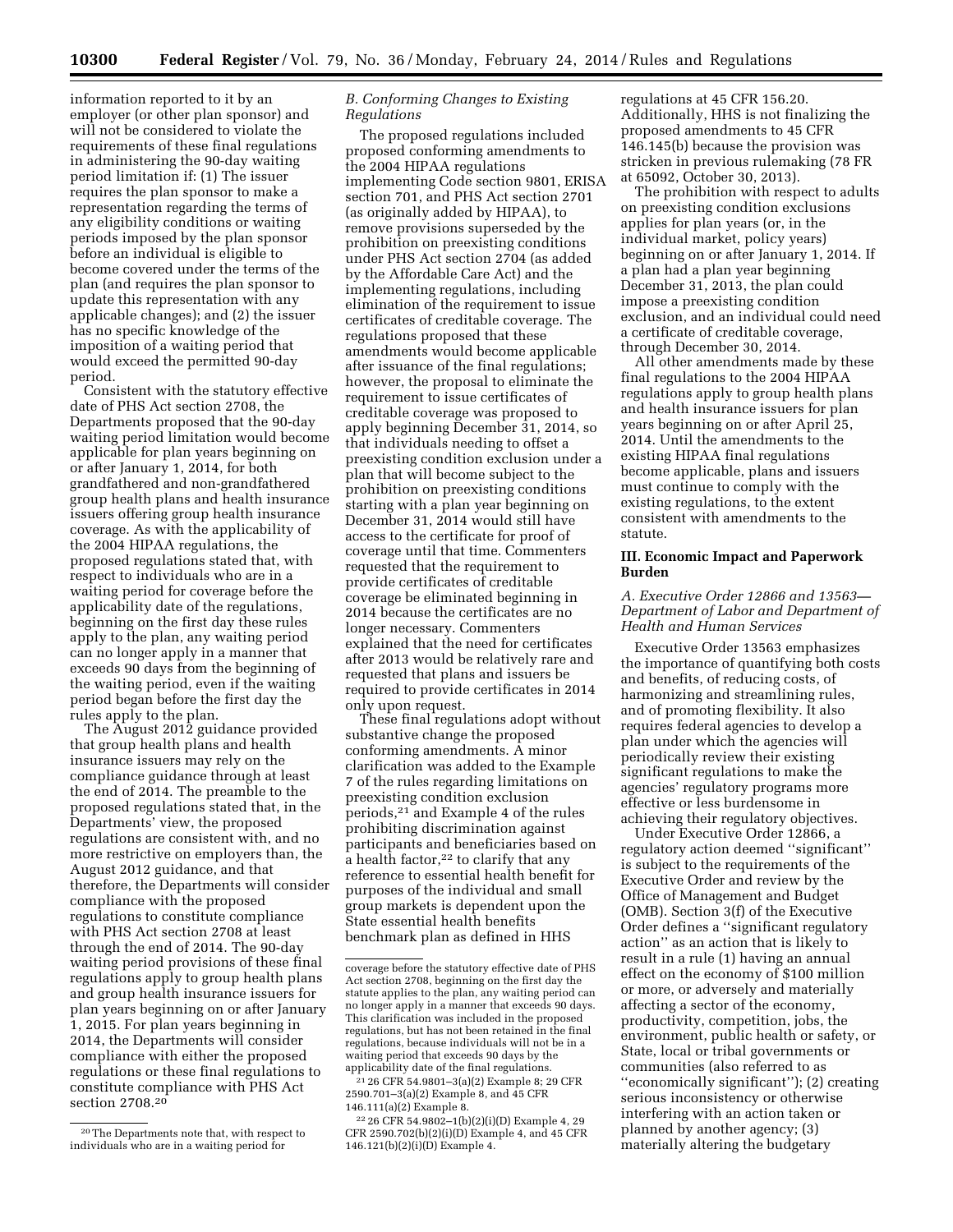impacts of entitlement grants, user fees, or loan programs or the rights and obligations of recipients thereof; or (4) raising novel legal or policy issues arising out of legal mandates, the President's priorities, or the principles set forth in the Executive Order.

These final regulations are not economically significant within the meaning of section 3(f)(1) of the Executive Order. However, OMB has determined that the actions are significant within the meaning of section 3(f)(4) of the Executive Order. Therefore, OMB has reviewed these final regulations, and the Departments 23 have provided the following assessment of their impact.

#### 1. Summary

As stated earlier in this preamble, these final regulations implement PHS Act section 2708, which provides that a group health plan or health insurance issuer offering group health insurance coverage shall not apply any waiting period that exceeds 90 days. A waiting period is defined to mean the period that must pass before coverage for an individual who is otherwise eligible to enroll under the terms of a group health plan can become effective. The final regulations generally apply to group health plans and group health insurance issuers for plan years beginning on or after January 1, 2015.

The Departments have crafted these final regulations to secure the protections intended by Congress in an economically efficient manner. The Departments lack sufficient data to quantify the regulations' economic cost or benefits; therefore, the proposed regulations provided a qualitative discussion of their economic impacts and requested detailed comment and data that would allow for quantification of the costs, benefits, and transfers. While comments were received expressing concern about the cost to employers that currently have waiting periods longer than 90 days of having to change their practices and provide coverage sooner to comply with the 90 day waiting period limitation, no comments provided additional data that would help in estimating the economic impacts of the final regulations.

#### 2. Estimated Number of Affected Entities

The Departments estimate that 4.1 million new employees receive group health insurance coverage through

private sector employers and 1.0 million new employees receive group health insurance coverage through public sector employers annually.<sup>24</sup> The 2013 Kaiser Family Foundation and Health Research and Education Trust Employer Health Benefits Annual Survey (the ''2013 Kaiser Survey'') finds that only nine percent of covered workers were subject to waiting periods of four months or more.25 If nine percent of new employees receiving health care coverage from their employers are subject to a waiting period of four months or more, then 459,000 new employees (5.1 million  $\times$  0.09) would potentially be affected by these regulations.26 However, it is unlikely that the survey defines the term ''waiting period'' in the same manner as these final regulations. For example, waiting period may have been defined by reference to an employee's start date, and it seems unlikely that the 2013 Kaiser Survey would have included the clarifications included in these final regulations regarding the measurement period for variable-hour employees or the clarification regarding cumulative hours-of-service requirements.

#### 3. Benefits

Before Congress enacted PHS Act section 2708, Federal law did not prescribe any limits on waiting periods for group health coverage.

If employees delay health care treatment until the expiration of a lengthy waiting period, detrimental health effects could result, especially for employees and their dependents requiring higher levels of health care, such as older Americans, pregnant women, young children, and those with chronic conditions. This could lead to lower work productivity and missed school days. Low-wage workers also are vulnerable, because they have less income to spend out-of-pocket to cover medical expenses. The Departments anticipate that these final regulations can help reduce these effects.

As discussed earlier in this preamble, these final regulations amend the 2004 HIPAA regulations implementing Code section 9801, ERISA section 701, and PHS Act section 2701 (as originally added by HIPAA) to remove provisions superseded by the prohibition on

preexisting conditions under PHS Act section 2704, added by the Affordable Care Act. These amendments would provide a benefit to plans by reducing the burden associated with complying with the several Paperwork Reduction Act (PRA) information collections that are associated with the superseded regulations. For a discussion of the affected information collections and the estimated cost and burden hour reduction, please see the PRA section, later in this preamble.

#### 4. Transfers

The possible transfers associated with these final regulations would arise if employers begin to pay their portion of premiums or contributions sooner than they otherwise would in the absence of PHS Act section 2708 and these final regulations. Recipients of the transfers would be covered employees and their dependents who would, after these final regulations become applicable, not be subject to excessive waiting periods during which they must forgo health coverage, purchase COBRA continuation coverage, or obtain an individual health insurance policy—all of which are options that could lead to higher out-of-pocket costs for employees to cover their healthcare expenditures. As discussed above, Federal law did not limit the duration of waiting periods in the group market before the enactment of PHS Act section 2708.

The Departments do not believe that these final regulations, on their own, will cause more than a marginal number of employers to offer coverage earlier to their employees. That is because a relatively small fraction of workers have waiting periods that exceed four months and these final regulations afford employers flexibility to maintain or revise their current group health plan eligibility conditions. For example, as described earlier, if a group health plan or group health insurance issuer conditions eligibility on the completion by an employee (part-time or full-time) of a number of cumulative hours of service, the eligibility condition is not considered to be designed to avoid compliance with the 90-day waiting period limitation if the cumulative hours-of-service requirement does not exceed 1,200 hours. Additionally, the final regulations allow for a reasonable and bona fide employment-based orientation period to be imposed as a condition for eligibility for coverage under a plan. These provisions are intended to provide plan sponsors with flexibility to continue the common practice of utilizing a probationary or trial period to determine whether a new employee will be able to handle the

<sup>23</sup> In section III of this preamble, some subsections have a heading listing one or two of the three Departments. In those subsections, the term ''Departments'' generally refers only to the Departments listed in the heading.

<sup>24</sup>This estimate is based upon internal Department of Labor calculations derived from the 2009 Medical Expenditure Panel Survey.

<sup>25</sup>*See e.g.,* Kaiser Family Foundation and Health Research and Education Trust, *Employer Health Benefits 2013 Annual Survey* (2013) available at *[http://ehbs.kff.org/pdf/2013/8345.pdf.](http://ehbs.kff.org/pdf/2013/8345.pdf)* 

<sup>26</sup>Approximately 373,000 private sector employees and 87,000 State and local public sector employees.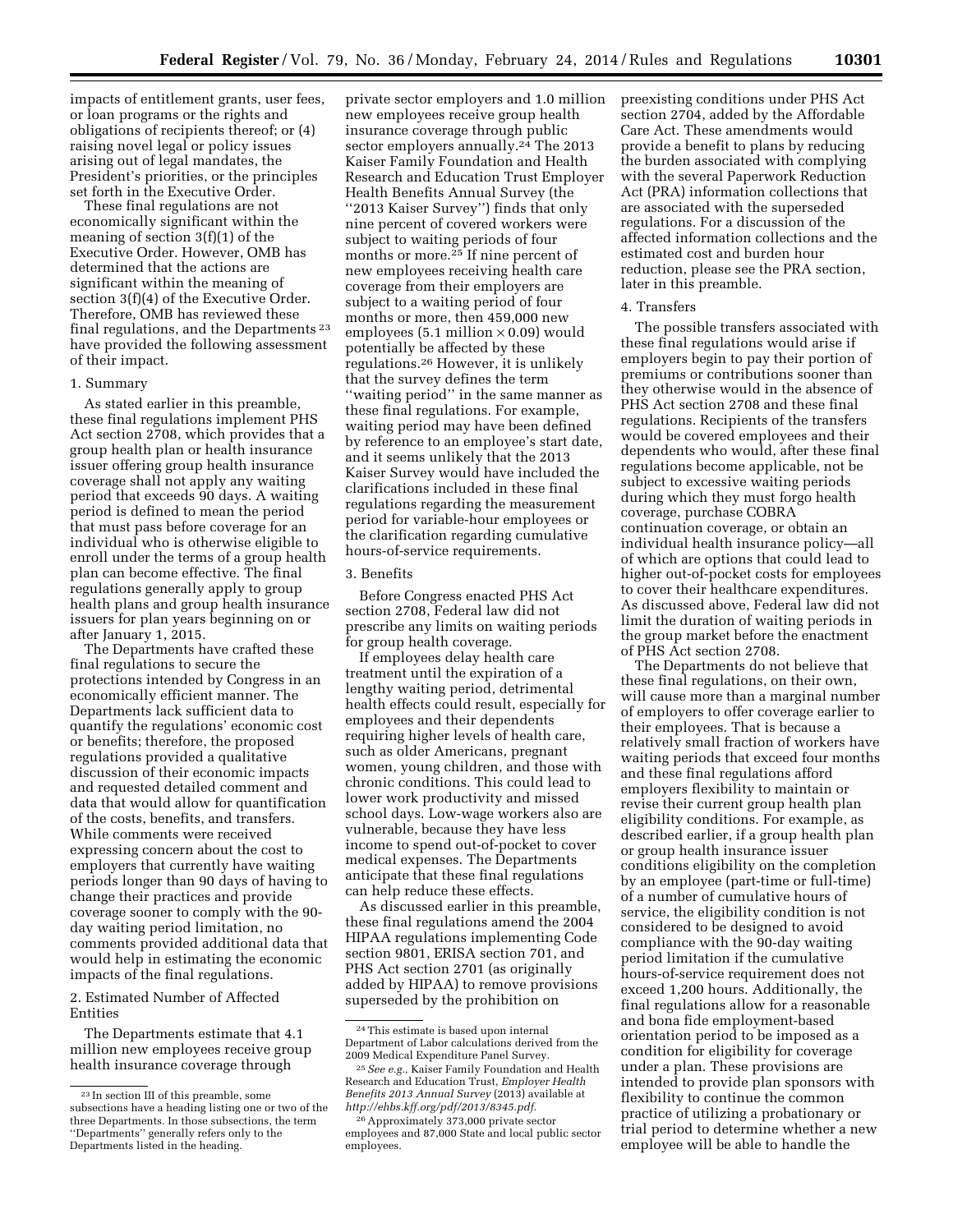duties and challenges of the job, while providing protections against excessive waiting periods for such employees. Under these final regulations, the plan's waiting period must begin once the new employee satisfies the plan's cumulative hours-of-service requirement or orientation period and may not exceed 90 days.

Because the 2013 Kaiser Survey reports that only nine percent of covered workers are in plans with waiting periods of four months or more and the overall average waiting period is only 1.8 months, the Departments are confident that such long waiting periods are rare.

#### *B. Paperwork Reduction Act*

1. Department of Labor and Department of the Treasury

As described earlier in this preamble, these final regulations amend the 2004 HIPAA regulations implementing Code section 9801, ERISA section 701, and PHS Act section 2701 (as originally added by HIPAA) to remove provisions superseded by the prohibition on preexisting conditions under PHS Act section 2704, added by the Affordable Care Act.

The Departments are discontinuing the following Information Collection Requests (ICRs) that are associated with the superseded regulations: The Notice of Preexisting Condition Exclusion Under Group Health Plans, which is approved under OMB Control Number 1210–0102 through January 31, 2016, and Establishing Creditable Coverage Under Group Health Plans, which is approved under OMB Control Number 1210–0103 through January 31, 2016. Additionally, the Departments are revising Final Regulations for Health Coverage Portability for Group Health Plans and Group Health Insurance Issuers under HIPAA Titles I & IV, which is approved under OMB Control Number 1545–1537 through February 28, 2014, to remove the Health Plans Imposing Pre-existing Condition Notification Requirements, Certification Requirements, and Exclusion Period Notification Information Collections within this ICR because they are associated with the superseded regulation.

Discontinuing and revising these ICRs would result in a total burden reduction of approximately 341,000 hours (5,000 hours attributable to OMB Control Number 1210–0102, 74,000 hours attributable to OMB Control Number 1210–0103, and 262,000 hours attributable to OMB Control Number 1545–1537) and a total cost burden reduction of approximately \$32.7

million (\$1.1 million attributable to OMB Control Number 1210–0102, \$12.4 million attributable to OMB Control Number 1210–0103, and \$19.2 million attributable to OMB Control Number 1545–1537).

2. Department of Health and Human Services

These final regulations amend the 2004 HIPAA regulations implementing Code section 9801, ERISA section 701, and PHS Act section 2701 (as originally added by HIPAA) to remove provisions superseded by the prohibition on preexisting conditions under PHS Act section 2704, added by the Affordable Care Act.

HHS will discontinue the following ICRs that are associated with the superseded regulations, beginning January 1, 2015: The Notice of Preexisting Condition Exclusion and Certifications of Creditable Coverage under group health plans, which are approved under OMB Control Number 0938–0702.

Discontinuing these ICRs will result in a total annual burden reduction of approximately 2,908,569 hours and a total cost burden reduction of approximately \$89.2 million.

#### *C. Regulatory Flexibility Act— Department of Labor and Department of Health and Human Services*

The Regulatory Flexibility Act (5 U.S.C. 601 et seq.) (RFA) applies to most Federal rules that are subject to the notice and comment requirements of section 553(b) of the Administrative Procedure Act (5 U.S.C. 551 et seq.). Unless an agency certifies that such a rule will not have a significant economic impact on a substantial number of small entities, section 603 of the RFA requires the agency to present an initial regulatory flexibility analysis at the time of the publication of the notice of proposed rulemaking describing the impact of the rule on small entities. Small entities include small businesses, organizations and governmental jurisdictions. In accordance with the RFA, the Departments prepared an initial regulatory flexibility analysis at the proposed rule stage and requested comments on the analysis. No comments were received. Below is the Department's final regulatory flexibility analysis and its certification that these final regulations do not have a significant economic impact on a substantial number of small entities.

The Departments carefully considered the likely impact of the rule on small entities in connection with their assessment under Executive Order

12866. The Departments lack data to focus only on the impacts on small business. However, the Departments believe that the final regulations include flexibility that would allow small employers to minimize the transfers in health insurance premiums that they would have to pay to employees. Based on the foregoing, the Departments hereby certify that these final regulations will not have a significant economic impact on a substantial number of small entities.

#### *D. Special Analyses—Department of the Treasury*

For purposes of the Department of the Treasury, it has been determined that this final rule is not a significant regulatory action as defined in Executive Order 12866, as supplemented by Executive Order 13563. Therefore, a regulatory assessment is not required. It has also been determined that section 553(b) of the Administrative Procedure Act (5 U.S.C. chapter 5) does not apply to these final regulations, and, because these final regulations do not impose a collection of information requirement on small entities, a regulatory flexibility analysis under the Regulatory Flexibility Act (5 U.S.C. chapter 6) is not required. Pursuant to Code section 7805(f), this final rule has been submitted to the Small Business Administration for comment on its impact on small business.

#### *E. Congressional Review Act*

These final regulations are subject to the Congressional Review Act provisions of the Small Business Regulatory Enforcement Fairness Act of 1996 (5 U.S.C. 801 et seq.) and will be transmitted to the Congress and the Comptroller General for review.

#### *F. Unfunded Mandates Reform Act*

For purposes of the Unfunded Mandates Reform Act of 1995 (Pub. L. 104–4), as well as Executive Order 12875, these final regulations do not include any Federal mandate that may result in expenditures by State, local, or tribal governments, or by the private sector, of \$100 million or more adjusted for inflation (\$141 million in 2013).

#### *G. Federalism Statement—Department of Labor and Department of Health and Human Services*

Executive Order 13132 outlines fundamental principles of federalism, and requires the adherence to specific criteria by Federal agencies in the process of their formulation and implementation of policies that have ''substantial direct effects'' on the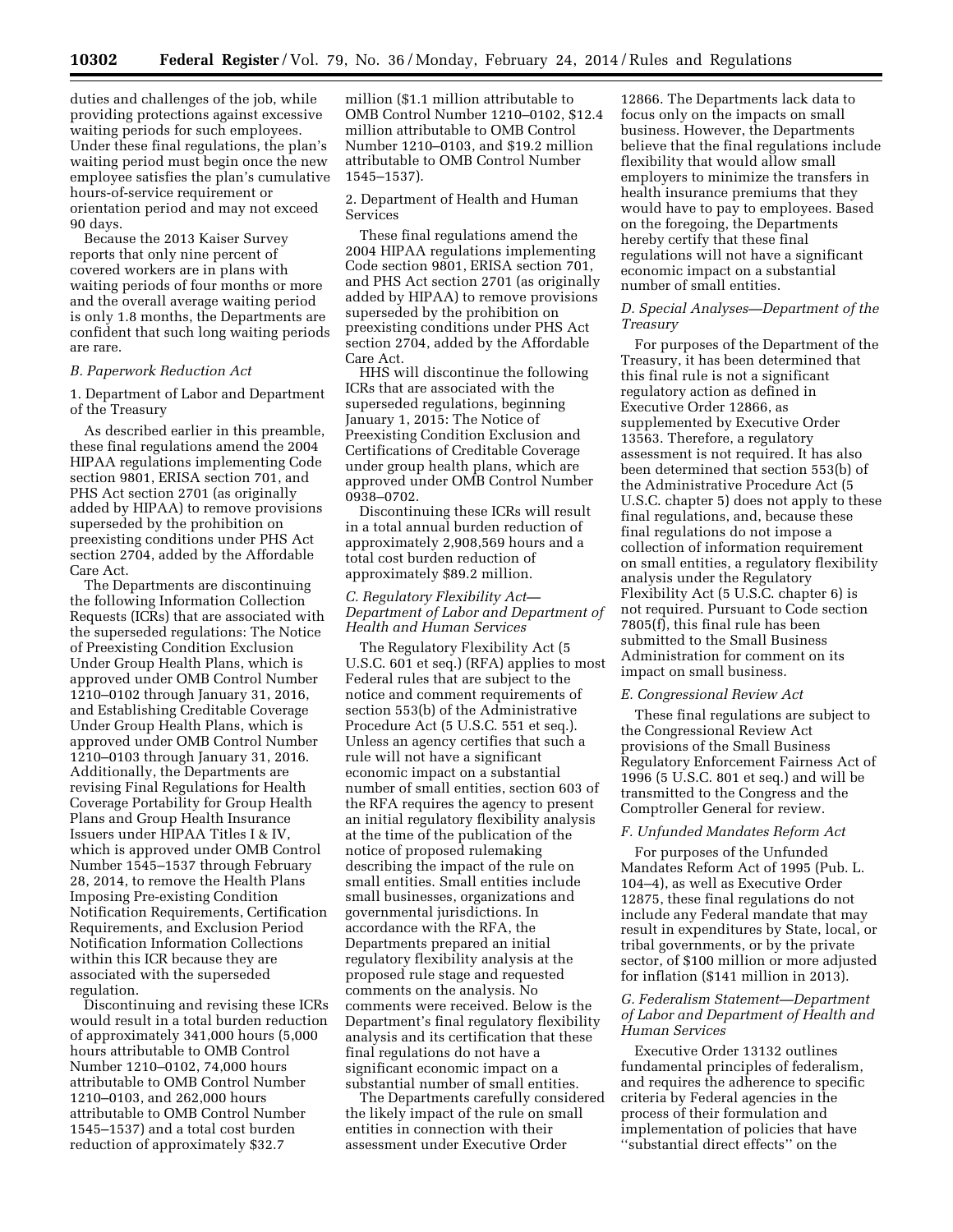States, the relationship between the national government and States, or on the distribution of power and responsibilities among the various levels of government. Federal agencies promulgating regulations that have these federalism implications must consult with State and local officials, and describe the extent of their consultation and the nature of the concerns of State and local officials in the preamble to the regulation.

In the Departments' view, these final regulations have federalism implications, because they have direct effects on the States, the relationship between the national government and States, or on the distribution of power and responsibilities among various levels of government. In general, through section 514, ERISA supersedes State laws to the extent that they relate to any covered employee benefit plan, and preserves State laws that regulate insurance, banking, or securities. While ERISA prohibits States from regulating a plan as an insurance or investment company or bank, the preemption provisions of ERISA section 731 and PHS Act section 2724 (implemented in 29 CFR 2590.731(a) and 45 CFR 146.143(a)) apply so that the HIPAA requirements (including those of the Affordable Care Act) are not to be ''construed to supersede any provision of State law which establishes, implements, or continues in effect any standard or requirement solely relating to health insurance issuers in connection with group health insurance coverage except to the extent that such standard or requirement prevents the application of a requirement'' of a federal standard. The conference report accompanying HIPAA indicates that this is intended to be the ''narrowest'' preemption of State laws. (See House Conf. Rep. No. 104–736, at 205, reprinted in 1996 U.S. Code Cong. & Admin. News 2018.)

States may continue to apply State law requirements except to the extent that such requirements prevent the application of the Affordable Care Act requirements that are the subject of this rulemaking. State insurance laws that are more consumer protective than the Federal requirements are unlikely to ''prevent the application of'' the Affordable Care Act, and therefore are unlikely to be preempted. Accordingly, States have significant latitude to impose requirements on health insurance issuers that are more restrictive than the Federal law.

Guidance conveying this interpretation was published in the **Federal Register** on April 8, 1997 (62 FR 16904), and December 30, 2004 (69 FR

78720), and these final regulations clarify and implement the statute's minimum standards and do not significantly reduce the discretion given the States by the statute.

In compliance with the requirement of Executive Order 13132 that agencies examine closely any policies that may have federalism implications or limit the policy-making discretion of the States, the Departments have engaged in efforts to consult with and work cooperatively with affected State and local officials, including attending conferences of the National Association of Insurance Commissioners and consulting with State insurance officials on an individual basis.

Throughout the process of developing these final regulations, to the extent feasible within the specific preemption provisions of HIPAA as it applies to the Affordable Care Act, the Departments have attempted to balance the States' interests in regulating health insurance issuers, and Congress' intent to provide uniform minimum protections to consumers in every State. By doing so, it is the Departments' view that they have complied with the requirements of Executive Order 13132.

#### **IV. Statutory Authority**

The Department of the Treasury regulations are adopted pursuant to the authority contained in sections 7805 and 9833 of the Code.

The Department of Labor regulations are adopted pursuant to the authority contained in 29 U.S.C. 1027, 1059, 1135, 1161–1168, 1169, 1181–1183, 1181 note, 1185, 1185a, 1185b, 1185d, 1191, 1191a, 1191b, and 1191c; sec. 101(g), Public Law 104–191, 110 Stat. 1936; sec. 401(b), Public Law 105–200, 112 Stat. 645 (42 U.S.C. 651 note); sec. 512(d), Public Law 110–343, 122 Stat. 3881; sec. 1001, 1201, and 1562(e), Public Law 111–148, 124 Stat. 119, as amended by Public Law 111–152, 124 Stat. 1029; Secretary of Labor's Order 3–2010, 75 FR 55354 (September 10, 2010).

The Department of Health and Human Services regulations are adopted, with respect to 45 CFR Parts 144 and 146, pursuant to the authority contained in sections 2702 through 2705, 2711 through 2723, 2791, and 2792 of the PHS Act (42 U.S.C. 300gg–1 through 300gg–5, 300gg–11 through 300gg–23, 300gg–91, and 300gg–92), and, with respect to 45 CFR Part 147, pursuant to the authority contained in sections 2701 through 2763, 2791, and 2792 of the PHS Act (42 U.S.C. 300gg through 300gg–63, 300gg–91, and 300gg–92), as amended.

## **List of Subjects**

#### *26 CFR Part 54*

Excise taxes, Health care, Health insurance, Pensions, Reporting and recordkeeping requirements.

#### *29 CFR Part 2590*

Continuation coverage, Disclosure, Employee benefit plans, Group health plans, Health care, Health insurance, Medical child support, Reporting and recordkeeping requirements.

#### *45 CFR Part 144*

Health care, Health insurance, Reporting and recordkeeping requirements.

#### *45 CFR Parts 146 and 147*

Health care, Health insurance, Reporting and recordkeeping requirements, and State regulation of health insurance.

#### **John Dalrymple,**

*Deputy Commissioner for Services and Enforcement, Internal Revenue Service.*  Approved: February 18, 2014.

**Mark J. Mazur,** 

*Assistant Secretary of the Treasury (Tax Policy).* 

Signed this 12th day of February 2014.

#### **Phyllis C. Borzi,**

*Assistant Secretary, Employee Benefits Security Administration, Department of Labor.* 

Dated: February 11, 2014.

#### **Marilyn Tavenner,**

*Administrator, Centers for Medicare & Medicaid Services.* 

Dated: February 13, 2014.

#### **Kathleen Sebelius,**

*Secretary, Department of Health and Human Services.* 

#### **DEPARTMENT OF THE TREASURY**

*Internal Revenue Service* 

Accordingly, 26 CFR part 54 is amended as follows:

#### **PART 54—PENSION EXCISE TAXES**

■ **Paragraph 1.** The authority citation for part 54 is amended by adding an entry for § 54.9815–2708 in numerical order to read in part as follows:

**Authority:** 26 U.S.C. 7805. \* \* \*

Section 54.9815–2708 is also issued under 26 U.S.C. 9833.

\* \* \* \* \* ■ **Par. 2.** Section 54.9801-1 is amended by revising paragraph (b) to read as follows:

#### **§ 54.9801–1 Basis and scope.**

 $\star$   $\qquad$   $\star$   $\qquad$   $\star$ (b) *Scope.* A group health plan or health insurance issuer offering group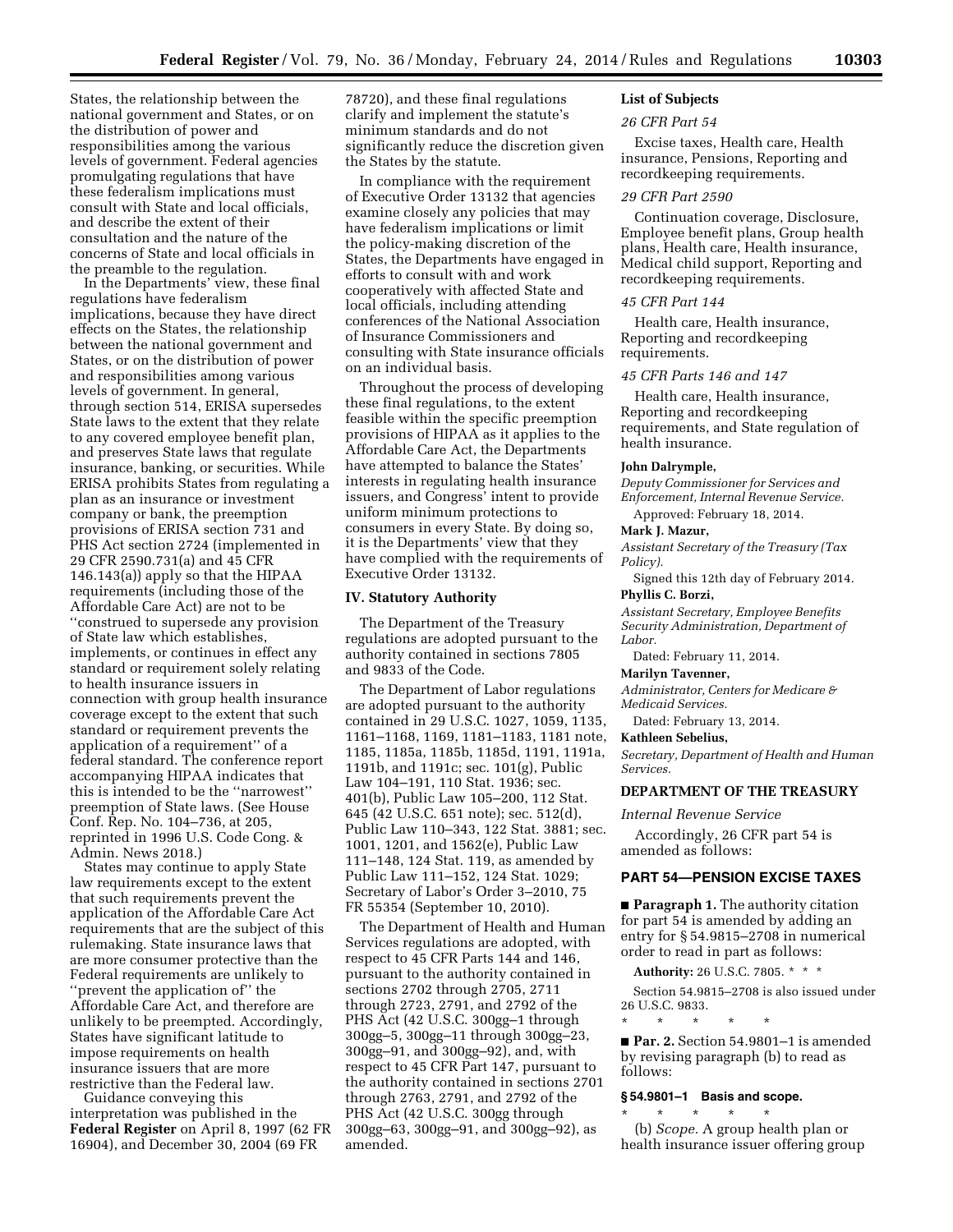health insurance coverage may provide greater rights to participants and beneficiaries than those set forth in the portability and market reform sections of this part 54. This part 54 sets forth minimum requirements for group health plans and group health insurance issuers offering group health insurance coverage concerning certain consumer protections of the Health Insurance Portability and Accountability Act (HIPAA), including special enrollment periods and the prohibition against discrimination based on a health factor, as amended by the Patient Protection and Affordable Care Act (Affordable Care Act). Other consumer protection provisions, including other protections provided by the Affordable Care Act and the Mental Health Parity and Addiction Equity Act, are set forth in this part 54. \* \* \* \* \*

■ **Par. 3.** Section 54.9801–2 is amended by revising the definitions of ''*enrollment date*'', ''*late enrollment*'', and ''*waiting period*'', and by adding definitions of ''*first day of coverage*'' and ''*late enrollee*'' in alphabetical order, to read as follows:

#### **§ 54.9801–2 Definitions.**

\* \* \* \* \* *Enrollment date* means the first day of coverage or, if there is a waiting period, the first day of the waiting period. If an individual receiving benefits under a group health plan changes benefit packages, or if the plan changes group health insurance issuers, the individual's enrollment date does not change.

\* \* \* \* \* *First day of coverage* means, in the case of an individual covered for benefits under a group health plan, the first day of coverage under the plan and, in the case of an individual covered by health insurance coverage in the individual market, the first day of coverage under the policy or contract.

\* \* \* \* \* *Late enrollee* means an individual whose enrollment in a plan is a late enrollment.

*Late enrollment* means enrollment of an individual under a group health plan other than on the earliest date on which coverage can become effective for the individual under the terms of the plan; or through special enrollment. (For rules relating to special enrollment, see § 54.9801–6.) If an individual ceases to be eligible for coverage under a plan, and then subsequently becomes eligible for coverage under the plan, only the individual's most recent period of eligibility is taken into account in determining whether the individual is a

late enrollee under the plan with respect to the most recent period of coverage. Similar rules apply if an individual again becomes eligible for coverage following a suspension of coverage that applied generally under the plan.

\* \* \* \* \* *Waiting period* means *waiting period*  within the meaning of § 54.9815– 2708(b).

\* \* \* \* \*

■ **Par. 4.** Section 54.9801–3 is amended by:

■ A. Revising the section heading.

■ B. Removing paragraphs  $(a)(2)$ ,  $(a)(3)$ , (c), (d), (e), and (f).

■ C. Revising the heading to paragraph (a).

■ D. Removing the heading to paragraph (a)(1), and redesignating paragraphs  $(a)(1)(i)$  and  $(a)(1)(ii)$  as paragraphs  $(a)(1)$ and (a)(2).

■ E. Amending newly designated paragraph (a)(2) by revising paragraph (ii) of Examples 1 and 2, by revising Example 3 and Example 4, and by revising paragraph (ii) of Examples 5, 6, 7 and 8.

■ F. Revising paragraph (b). The revisions read as follows:

#### **§ 54.9801–3 Preexisting condition exclusions.**

(a) *Preexisting condition exclusion defined*—

\* \* \* \* \*

(2) \* \* \*

*Example 1.* \* \* \*

(ii) *Conclusion.* In this *Example 1,* the exclusion of benefits for any prosthesis if the body part was lost before the effective date of coverage is a preexisting condition exclusion because it operates to exclude benefits for a condition based on the fact that the condition was present before the effective date of coverage under the policy. The exclusion of benefits, therefore, is prohibited. *Example 2.* \* \* \*

(ii) *Conclusion.* In this *Example 2,* the plan provision excluding cosmetic surgery benefits for individuals injured before enrolling in the plan is a preexisting condition exclusion because it operates to exclude benefits relating to a condition based on the fact that the condition was present before the effective date of coverage. The plan provision, therefore, is prohibited.

*Example 3.* (i) *Facts.* A group health plan provides coverage for the treatment of diabetes, generally not subject to any requirement to obtain an approval for a treatment plan. However, if an individual was diagnosed with diabetes before the effective date of coverage under the plan, diabetes coverage is subject to a requirement to obtain approval of a treatment plan in advance.

(ii) *Conclusion.* In this *Example 3,* the requirement to obtain advance approval of a treatment plan is a preexisting condition exclusion because it limits benefits for a

condition based on the fact that the condition was present before the effective date of coverage. The plan provision, therefore, is prohibited.

*Example 4.* (i) *Facts.* A group health plan provides coverage for three infertility treatments. The plan counts against the threetreatment limit benefits provided under prior health coverage.

(ii) *Conclusion.* In this *Example 4,*  counting benefits for a specific condition provided under prior health coverage against a treatment limit for that condition is a preexisting condition exclusion because it operates to limit benefits for a condition based on the fact that the condition was present before the effective date of coverage. The plan provision, therefore, is prohibited. *Example 5.* \* \* \*

(ii) *Conclusion.* In this *Example 5,* the requirement to be covered under the plan for 12 months to be eligible for pregnancy benefits is a subterfuge for a preexisting condition exclusion because it is designed to exclude benefits for a condition (pregnancy) that arose before the effective date of coverage. The plan provision, therefore, is prohibited.

*Example 6.* \* \* \*

(ii) *Conclusion.* In this *Example 6,* the exclusion of coverage for treatment of congenital heart conditions is a preexisting condition exclusion because it operates to exclude benefits relating to a condition based on the fact that the condition was present before the effective date of coverage. The plan provision, therefore, is prohibited.

*Example 7.* \* \* \*

(ii) *Conclusion.* In this *Example 7,* the exclusion of coverage for treatment of cleft palate is not a preexisting condition exclusion because the exclusion applies regardless of when the condition arose relative to the effective date of coverage. The plan provision, therefore, is not prohibited. (But see 45 CFR 147.150, which may require coverage of cleft palate as an essential health benefit for health insurance coverage in the individual or small group market, depending on the essential health benefits benchmark plan as defined in 45 CFR 156.20).

*Example 8.* \* \* \*

(ii) *Conclusion.* In this *Example 8,* the exclusion of coverage for treatment of cleft palate for individuals who have not been covered under the plan from the date of birth operates to exclude benefits in relation to a condition based on the fact that the condition was present before the effective date of coverage. The plan provision, therefore, is prohibited.

(b) *General rules. See* section 2704 of the Public Health Service Act, incorporated into section 9815 of the Code, and its implementing regulations for rules prohibiting the imposition of a preexisting condition exclusion. ■ **Par. 5.** Section 54.9801–4 is amended

by removing paragraphs (a)(3) and (c), and revising paragraph (b) to read as follows:

**§ 54.9801–4 Rules relating to creditable coverage.** 

\* \* \* \* \*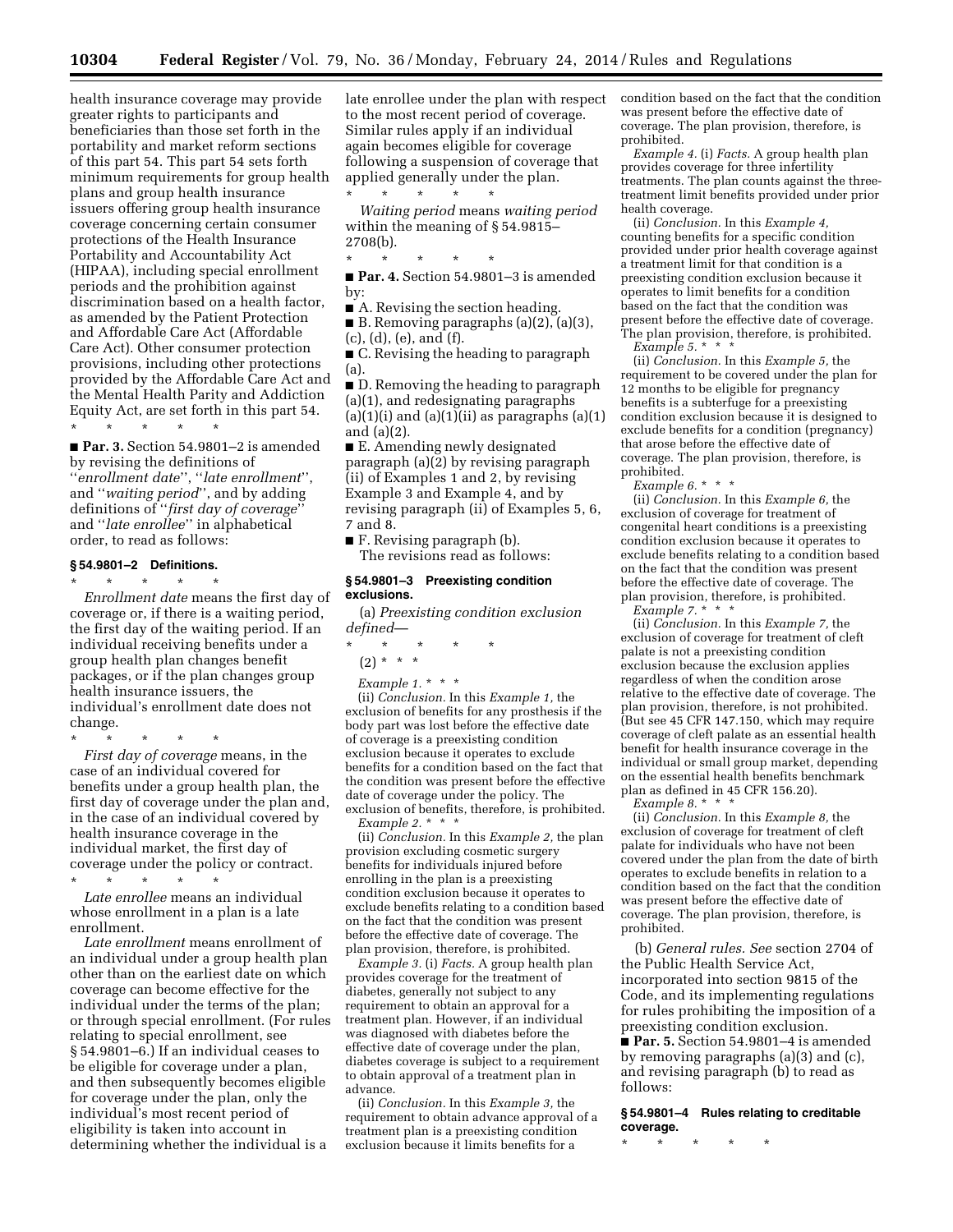(b) *Counting creditable coverage rules superseded by prohibition on preexisting condition exclusion*. *See*  section 2704 of the Public Health Service Act, incorporated into section 9815 of the Code, and its implementing regulations for rules prohibiting the imposition of a preexisting condition exclusion.

■ **Par. 6.** Section 54.9801–5 is revised to read as follows:

#### **§ 54.9801–5 Evidence of creditable coverage.**

(a) *In general.* The rules for providing certificates of creditable coverage and demonstrating creditable coverage have been superseded by the prohibition on preexisting condition exclusions. *See*  section 2704 of the Public Health Service Act, incorporated into section 9815 of the Code, and its implementing regulations for rules prohibiting the imposition of a preexisting condition exclusion.

(b) *Applicability.* The provisions of this section apply beginning December 31, 2014.

■ **Par. 7.** Section 54.9801–6 is amended by removing paragraph (a)(3)(i)(E) and revising paragraphs (a)(3)(i)(C),  $(a)(3)(i)(D), (a)(4)(i), and (d)(2)$  to read as follows:

#### **§ 54.9801–6 Special enrollment periods.**

- $(a) * * * *$
- $(3) * * * *$  $(i) * * * *$

(C) In the case of coverage offered through an HMO, or other arrangement, in the group market that does not provide benefits to individuals who no longer reside, live, or work in a service area, loss of coverage because an individual no longer resides, lives, or works in the service area (whether or not within the choice of the individual), and no other benefit package is available to the individual; and

(D) A situation in which a plan no longer offers any benefits to the class of similarly situated individuals (as described in § 54.9802–1(d)) that includes the individual.

- \* \* \* \* \*
- $(4) * * * *$

(i) A plan or issuer must allow an employee a period of at least 30 days after an event described in paragraph (a)(3) of this section to request enrollment (for the employee or the employee's dependent).

- \* \* \* \* \*
	- (d) \* \* \*

(2) Special enrollees must be offered all the benefit packages available to similarly situated individuals who enroll when first eligible. For this purpose, any difference in benefits or

cost-sharing requirements for different individuals constitutes a different benefit package. In addition, a special enrollee cannot be required to pay more for coverage than a similarly situated individual who enrolls in the same coverage when first eligible. \* \* \* \* \*

■ **Par. 8.** Section 54.9802-1 is amended by:

■ A. Revising paragraphs (b)(1)(i) and  $(b)(2)(i)(B).$ 

■ B. Revising Example 1, paragraph (i) of Example 2, paragraph (ii) of Example 4, paragraph (ii) of Example 5, and removing Example 8, in paragraph (b)(2)(i)(D).

■ C. Removing paragraph (b)(3).

- D. Revising Example 2 and paragraph
- (i) of Example 5 in paragraph (d)(4).

■ E. Revising paragraph (ii) of Example

2 in paragraph  $(e)(2)(i)(B)$ .

■ F. Revising Example 1 in paragraph  $(g)(1)(ii)$ .

The revisions read as follows:

#### **§ 54.9802–1 Prohibiting discrimination against participants and beneficiaries based on a health factor.**

- \* \* \* \* \*
- (b) \* \* \*
- $(1) * * * *$

(i) A group health plan, and a health insurance issuer offering health insurance coverage in connection with a group health plan, may not establish any rule for eligibility (including continued eligibility) of any individual to enroll for benefits under the terms of the plan or group health insurance coverage that discriminates based on any health factor that relates to that individual or a dependent of that individual. This rule is subject to the provisions of paragraph (b)(2) of this section (explaining how this rule applies to benefits), paragraph (d) of this section (containing rules for establishing groups of similarly situated individuals), paragraph (e) of this section (relating to nonconfinement, actively-at-work, and other service requirements), paragraph (f) of this section (relating to wellness programs), and paragraph (g) of this section (permitting favorable treatment of individuals with adverse health factors).

\* \* \* \* \*

- $(2) * * * *$
- $(i) * * * *$

(B) However, benefits provided under a plan must be uniformly available to all similarly situated individuals (as described in paragraph (d) of this section). Likewise, any restriction on a benefit or benefits must apply uniformly to all similarly situated individuals and must not be directed at individual

participants or beneficiaries based on any health factor of the participants or beneficiaries (determined based on all the relevant facts and circumstances). Thus, for example, a plan may limit or exclude benefits in relation to a specific disease or condition, limit or exclude benefits for certain types of treatments or drugs, or limit or exclude benefits based on a determination of whether the benefits are experimental or not medically necessary, but only if the benefit limitation or exclusion applies uniformly to all similarly situated individuals and is not directed at individual participants or beneficiaries based on any health factor of the participants or beneficiaries. In addition, a plan or issuer may require the satisfaction of a deductible, copayment, coinsurance, or other costsharing requirement in order to obtain a benefit if the limit or cost-sharing requirement applies uniformly to all similarly situated individuals and is not directed at individual participants or beneficiaries based on any health factor of the participants or beneficiaries. In the case of a cost-sharing requirement, see also paragraph (b)(2)(ii) of this section, which permits variances in the application of a cost-sharing mechanism made available under a wellness program. (Whether any plan provision or practice with respect to benefits complies with this paragraph (b)(2)(i) does not affect whether the provision or practice is permitted under ERISA, the Affordable Care Act (including the requirements related to essential health benefits), the Americans With Disabilities Act, or any other law, whether State or Federal.)

 $\star$   $\star$   $\star$ 

*Example 1.* (i) *Facts.* A group health plan applies a \$10,000 annual limit on a specific covered benefit that is not an essential health benefit to each participant or beneficiary covered under the plan. The limit is not directed at individual participants or beneficiaries.

(ii) *Conclusion.* In this *Example 1,* the limit does not violate this paragraph (b)(2)(i) because coverage of the specific, nonessential health benefit up to \$10,000 is available uniformly to each participant and beneficiary under the plan and because the limit is applied uniformly to all participants and beneficiaries and is not directed at individual participants or beneficiaries.

*Example 2.* (i) *Facts.* A group health plan has a \$500 deductible on all benefits for participants covered under the plan. Participant *B* files a claim for the treatment of AIDS. At the next corporate board meeting of the plan sponsor, the claim is discussed. Shortly thereafter, the plan is modified to impose a \$2,000 deductible on benefits for

<sup>(</sup>D) \* \* \*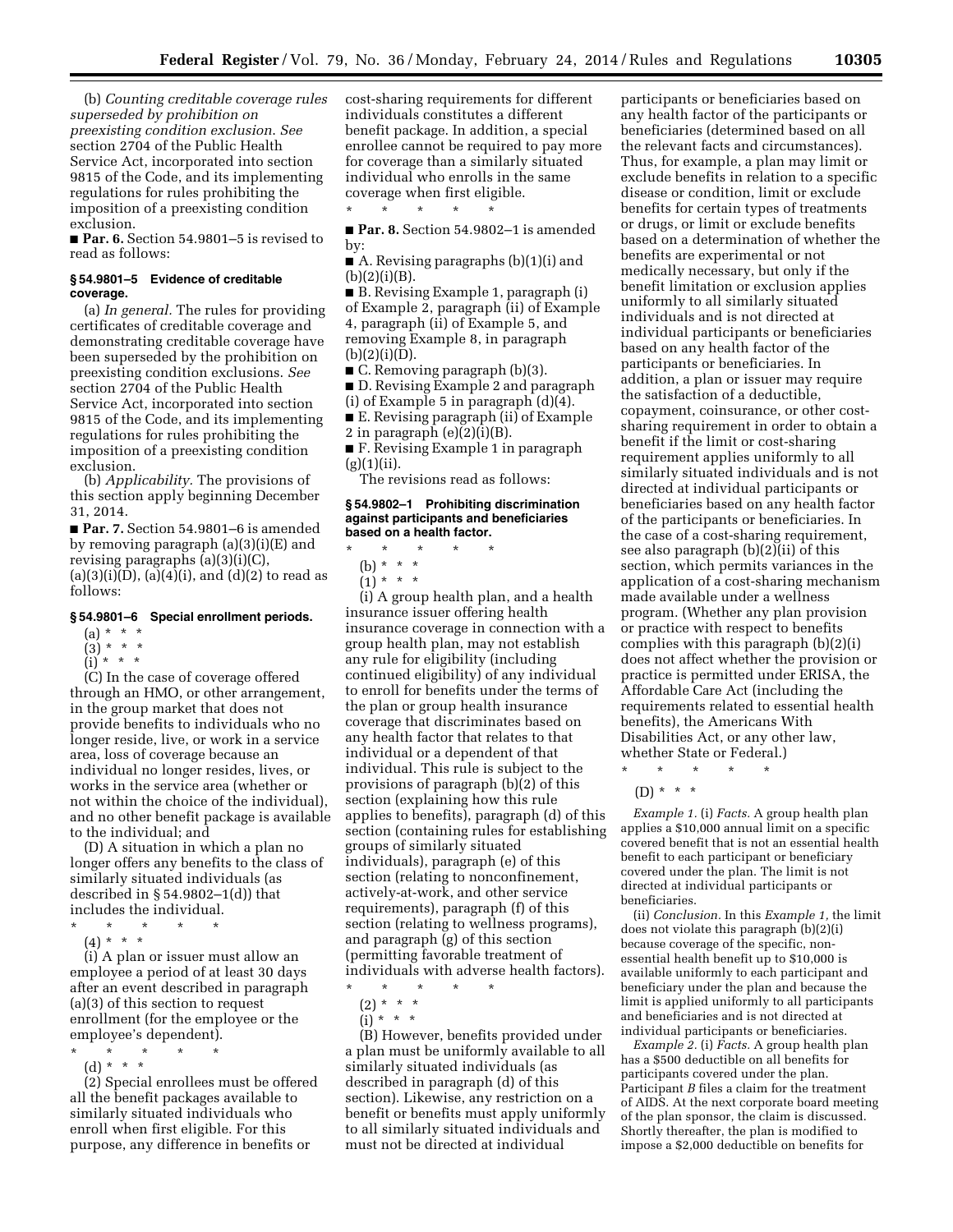the treatment of AIDS, effective before the beginning of the next plan year.

\* \* \* \* \* *Example 4.* \* \* \*

(ii) *Conclusion.* In this *Example 4,* the limit does not violate this paragraph (b)(2)(i) because \$2,000 of benefits for the treatment of TMJ are available uniformly to all similarly situated individuals and a plan may limit benefits covered in relation to a specific disease or condition if the limit applies uniformly to all similarly situated individuals and is not directed at individual participants or beneficiaries. (However, applying a lifetime limit on TMJ may violate PHS Act section 2711 and its implementing regulations, if TMJ coverage is an essential health benefit, depending on the essential health benefits benchmark plan as defined in 45 CFR 156.20. This example does not address whether the plan provision is permissible under any other applicable law, including PHS Act section 2711 or the Americans with Disabilities Act.)

*Example 5.* \* \* \*

(ii) *Conclusion.* In this *Example 5,* the lower lifetime limit for participants and beneficiaries with a congenital heart defect violates this paragraph (b)(2)(i) because benefits under the plan are not uniformly available to all similarly situated individuals and the plan's lifetime limit on benefits does not apply uniformly to all similarly situated individuals. Additionally, this plan provision is prohibited under PHS Act section 2711 and its implementing regulations because it imposes a lifetime limit on essential health benefits.

- \* \* \* \* \*
- (d) \* \* \*
- (4) \* \* \*

*Example 2.* (i) *Facts.* Under a group health plan, coverage is made available to employees, their spouses, and their children. However, coverage is made available to a child only if the child is under age 26 (or under age 29 if the child is continuously enrolled full-time in an institution of higher learning (full-time students)). There is no evidence to suggest that these classifications are directed at individual participants or beneficiaries.

(ii) *Conclusion.* In this Example 2, treating spouses and children differently by imposing an age limitation on children, but not on spouses, is permitted under this paragraph (d). Specifically, the distinction between spouses and children is permitted under paragraph (d)(2) of this section and is not prohibited under paragraph (d)(3) of this section because it is not directed at individual participants or beneficiaries. It is also permissible to treat children who are under age 26 (or full-time students under age 29) as a group of similarly situated individuals separate from those who are age 26 or older (or age 29 or older if they are not full-time students) because the classification is permitted under paragraph (d)(2) of this section and is not directed at individual participants or beneficiaries.

\* \* \* \* \*

*Example 5.* (i) *Facts.* An employer sponsors a group health plan that provides the same benefit package to all seven employees of the

employer. Six of the seven employees have the same job title and responsibilities, but Employee *G* has a different job title and different responsibilities. After *G* files an expensive claim for benefits under the plan, coverage under the plan is modified so that employees with *G'*s job title receive a different benefit package that includes a higher deductible than in the benefit package made available to the other six employees.

- \* \* \* \* \*
- (e) \* \* \*  $(2) * * * *$
- $(i) * * * *$
- $(B) * * * *$
- *Example 2.* \* \* \*

(ii) *Conclusion.* In this Example 2, the plan violates this paragraph (e)(2) (and thus also paragraph (b) of this section) because the 90 day continuous service requirement is a rule for eligibility based on whether an individual is actively at work. However, the plan would not violate this paragraph (e)(2) or paragraph (b) of this section if, under the plan, an absence due to any health factor is not considered an absence for purposes of measuring 90 days of continuous service. (In addition, any eligibility provision that is time-based must comply with the requirements of PHS Act section 2708 and its implementing regulations.)<br> $*$  \* \* \* \* \*

- \* \* \* \* \*
	- (g) \* \* \*
- $(1) * * * *$
- $(ii) * * * *$

*Example 1.* (i) *Facts.* An employer sponsors a group health plan that generally is available to employees, spouses of employees, and dependent children until age 26. However, dependent children who are disabled are eligible for coverage beyond age 26.

(ii) *Conclusion.* In this Example 1, the plan provision allowing coverage for disabled dependent children beyond age 26 satisfies this paragraph (g)(1) (and thus does not violate this section).

\* \* \* \* \*

■ **Par. 9.** Section 54.9815-2708 is added to read as follows:

#### **§ 54.9815–2708 Prohibition on waiting periods that exceed 90 days.**

(a) *General rule.* A group health plan, and a health insurance issuer offering group health insurance coverage, must not apply any waiting period that exceeds 90 days, in accordance with the rules of this section. If, under the terms of a plan, an individual can elect coverage that would begin on a date that is not later than the end of the 90-day waiting period, this paragraph (a) is considered satisfied. Accordingly, in that case, a plan or issuer will not be considered to have violated this paragraph (a) solely because individuals take, or are permitted to take, additional time (beyond the end of the 90-day waiting period) to elect coverage.

(b) *Waiting period defined.* For purposes of this part, a waiting period is the period that must pass before coverage for an individual who is

otherwise eligible to enroll under the terms of a group health plan can become effective. If an individual enrolls as a late enrollee (as defined under § 54.9801–2) or special enrollee (as described in § 54.9801–6), any period before such late or special enrollment is not a waiting period.

(c) *Relation to a plan's eligibility criteria*—(1) *In general.* Except as provided in paragraphs (c)(2) and (c)(3) of this section, being otherwise eligible to enroll under the terms of a group health plan means having met the plan's substantive eligibility conditions (such as, for example, being in an eligible job classification, achieving job-related licensure requirements specified in the plan's terms, or satisfying a reasonable and bona fide employment-based orientation period). Moreover, except as provided in paragraphs (c)(2) and (c)(3) of this section, nothing in this section requires a plan sponsor to offer coverage to any particular individual or class of individuals (including, for example, part-time employees). Instead, this section prohibits requiring otherwise eligible individuals to wait more than 90 days before coverage is effective. *See also* section 4980H of the Code and its implementing regulations for an applicable large employer's shared responsibility to provide health coverage to full-time employees.

(2) *Eligibility conditions based solely on the lapse of time.* Eligibility conditions that are based solely on the lapse of a time period are permissible for no more than 90 days.

(3) *Other conditions for eligibility.*  Other conditions for eligibility under the terms of a group health plan are generally permissible under PHS Act section 2708, unless the condition is designed to avoid compliance with the 90-day waiting period limitation, determined in accordance with the rules of this paragraph (c)(3).

(i) *Application to variable-hour employees in cases in which a specified number of hours of service per period is a plan eligibility condition.* If a group health plan conditions eligibility on an employee regularly having a specified number of hours of service per period (or working full-time), and it cannot be determined that a newly-hired employee is reasonably expected to regularly work that number of hours per period (or work full-time), the plan may take a reasonable period of time, not to exceed 12 months and beginning on any date between the employee's start date and the first day of the first calendar month following the employee's start date, to determine whether the employee meets the plan's eligibility condition. Except in cases in which a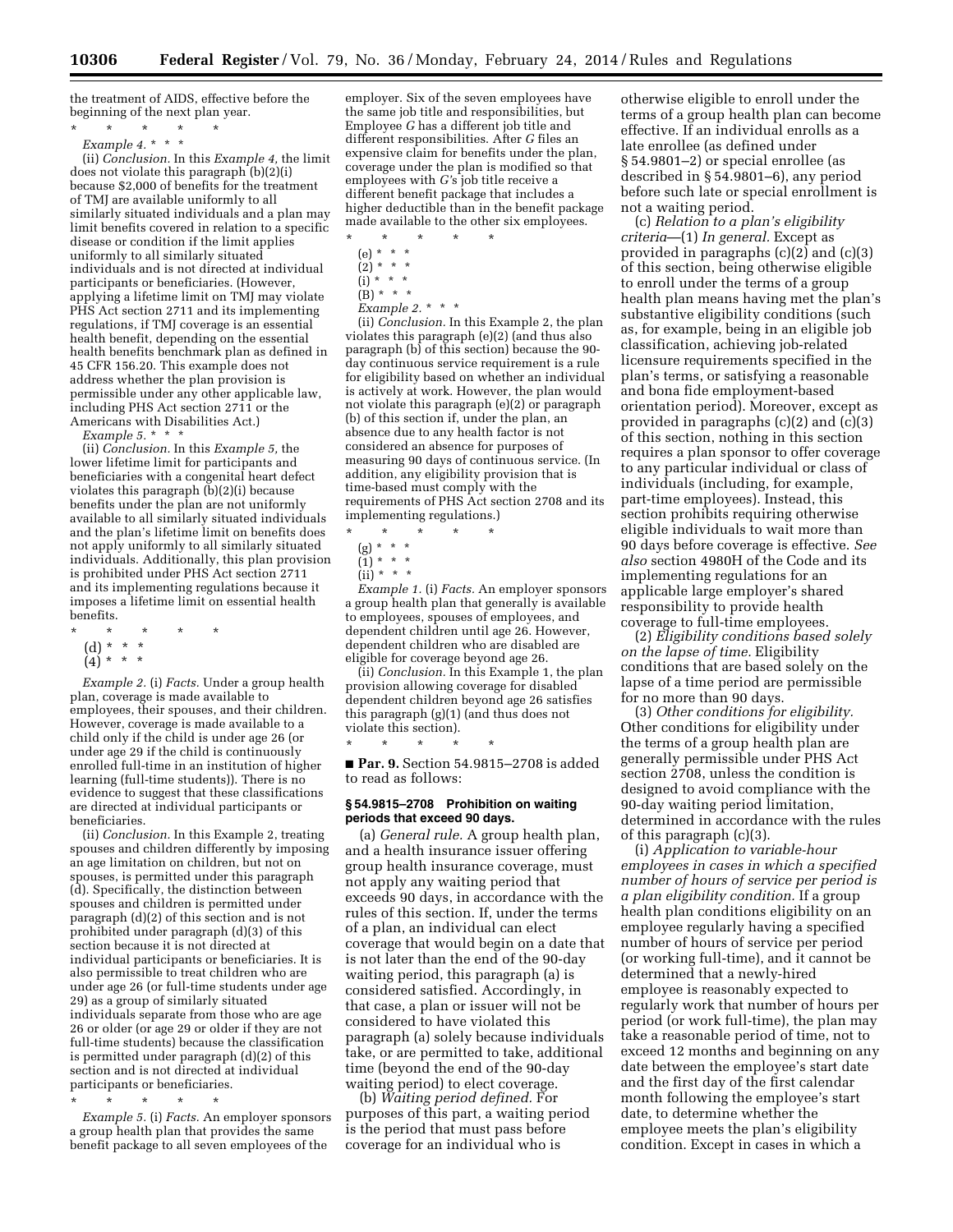waiting period that exceeds 90 days is imposed in addition to a measurement period, the time period for determining whether such an employee meets the plan's eligibility condition will not be considered to be designed to avoid compliance with the 90-day waiting period limitation if coverage is made effective no later than 13 months from the employee's start date plus, if the employee's start date is not the first day of a calendar month, the time remaining until the first day of the next calendar month.

(ii) *Cumulative service requirements.*  If a group health plan or health insurance issuer conditions eligibility on an employee's having completed a number of cumulative hours of service, the eligibility condition is not considered to be designed to avoid compliance with the 90-day waiting period limitation if the cumulative hours-of-service requirement does not exceed 1,200 hours.

(d) *Application to rehires.* A plan or issuer may treat an employee whose employment has terminated and who then is rehired as newly eligible upon rehire and, therefore, required to meet the plan's eligibility criteria and waiting period anew, if reasonable under the circumstances (for example, the termination and rehire cannot be a subterfuge to avoid compliance with the 90-day waiting period limitation).

(e) *Counting days.* Under this section, all calendar days are counted beginning on the enrollment date (as defined in § 54.9801–2), including weekends and holidays. A plan or issuer that imposes a 90-day waiting period may, for administrative convenience, choose to permit coverage to become effective earlier than the 91st day if the 91st day is a weekend or holiday.

(f) *Examples.* The rules of this section are illustrated by the following examples:

*Example 1.* (i) *Facts.* A group health plan provides that full-time employees are eligible for coverage under the plan. Employee *A*  begins employment as a full-time employee on January 19.

(ii) *Conclusion.* In this *Example 1,* any waiting period for *A* would begin on January 19 and may not exceed 90 days. Coverage under the plan must become effective no later than April 19 (assuming February lasts 28 days).

*Example 2.* (i) *Facts.* A group health plan provides that only employees with job title *M* are eligible for coverage under the plan. Employee *B* begins employment with job title *L* on January 30.

(ii) *Conclusion.* In this *Example 2, B* is not eligible for coverage under the plan, and the period while *B* is working with job title *L* and therefore not in an eligible class of employees, is not part of a waiting period under this section.

*Example 3.* (i) *Facts.* Same facts as in *Example 2,* except that *B* transfers to a new position with job title *M* on April 11.

(ii) *Conclusion.* In this *Example 3, B*  becomes eligible for coverage on April 11, but for the waiting period. Any waiting period for *B* begins on April 11 and may not exceed 90 days; therefore, coverage under the plan must become effective no later than July 10.

*Example 4.* (i) *Facts.* A group health plan provides that only employees who have completed specified training and achieved specified certifications are eligible for coverage under the plan. Employee *C* is hired on May 3 and meets the plan's eligibility criteria on September 22.

(ii) *Conclusion.* In this *Example 4, C*  becomes eligible for coverage-on September 22, but for the waiting period. Any waiting period for *C* would begin on September 22 and may not exceed 90 days; therefore, coverage under the plan must become effective no later than December 21.

*Example 5.* (i) *Facts.* A group health plan provides that employees are eligible for coverage after one year of service.

(ii) *Conclusion.* In this *Example 5,* the plan's eligibility condition is based solely on the lapse of time and, therefore, is impermissible under paragraph (c)(2) of this section because it exceeds 90 days.

*Example 6.* (i) *Facts.* Employer *V'*s group health plan provides for coverage to begin on the first day of the first payroll period on or after the date an employee is hired and completes the applicable enrollment forms. Enrollment forms are distributed on an employee's start date and may be completed within 90 days. Employee *D* is hired and starts on October 31, which is the first day of a pay period. *D* completes the enrollment forms and submits them on the 90th day after *D'*s start date, which is January 28. Coverage is made effective 7 days later, February 4, which is the first day of the next pay period.

(ii) *Conclusion.* In this *Example 6,* under the terms of *V'*s plan, coverage may become effective as early as October 31, depending on when *D* completes the applicable enrollment forms. Under the terms of the plan, when coverage becomes effective depends solely on the length of time taken by *D* to complete the enrollment materials. Therefore, under the terms of the plan, *D* may elect coverage that would begin on a date that does not exceed the 90-day waiting period limitation, and the plan complies with this section.

*Example 7.* (i) *Facts.* Under Employer *W'*s group health plan, only employees who are full-time (defined under the plan as regularly averaging 30 hours of service per week) are eligible for coverage. Employee *E* begins employment for Employer *W* on November 26 of Year 1. *E'*s hours are reasonably expected to vary, with an opportunity to work between 20 and 45 hours per week, depending on shift availability and *E'*s availability. Therefore, it cannot be determined at *E'*s start date that *E* is reasonably expected to work full-time. Under the terms of the plan, variable-hour employees, such as *E,* are eligible to enroll in the plan if they are determined to be a fulltime employee after a measurement period of

12 months that begins on the employee's start date. Coverage is made effective no later than the first day of the first calendar month after the applicable enrollment forms are received. *E'*s 12-month measurement period ends November 25 of Year 2. *E* is determined to be a full-time employee and is notified of *E'*s plan eligibility. If *E* then elects coverage, *E'*s first day of coverage will be January 1 of Year 3.

(ii) *Conclusion.* In this *Example 7,* the measurement period is permissible because it is not considered to be designed to avoid compliance with the 90-day waiting period limitation. The plan may use a reasonable period of time to determine whether a variable-hour employee is a full-time employee, provided that (a) the period of time is no longer than 12 months; (b) the period of time begins on a date between the employee's start date and the first day of the next calendar month (inclusive); (c) coverage is made effective no later than 13 months from *E'*s start date plus, if the employee's start date is not the first day of a calendar month, the time remaining until the first day of the next calendar month; and (d) in addition to the measurement period, no more than 90 days elapse prior to the employee's eligibility for coverage.

*Example 8.* (i) *Facts.* Employee *F* begins working 25 hours per week for Employer *X*  on January 6 and is considered a part-time employee for purposes of *X'*s group health plan. *X* sponsors a group health plan that provides coverage to part-time employees after they have completed a cumulative 1,200 hours of service. *F* satisfies the plan's cumulative hours of service condition on December 15.

(ii) *Conclusion.* In this *Example 8,* the cumulative hours of service condition with respect to part-time employees is not considered to be designed to avoid compliance with the 90-day waiting period limitation. Accordingly, coverage for *F* under the plan must begin no later than the 91st day after *F* completes 1,200 hours. (If the plan's cumulative hours-of-service requirement was more than 1,200 hours, the requirement would be considered to be designed to avoid compliance with the 90 day waiting period limitation.)

*Example 9.* (i) *Facts.* A multiemployer plan operating pursuant to an arms-length collective bargaining agreement has an eligibility provision that allows employees to become eligible for coverage by working a specified number of hours of covered employment for multiple contributing employers. The plan aggregates hours in a calendar quarter and then, if enough hours are earned, coverage begins the first day of the next calendar quarter. The plan also permits coverage to extend for the next full calendar quarter, regardless of whether an employee's employment has terminated.

(ii) *Conclusion.* In this *Example 9,* these eligibility provisions are designed to accommodate a unique operating structure, and, therefore, are not considered to be designed to avoid compliance with the 90 day waiting period limitation, and the plan complies with this section.

*Example 10.* (i) *Facts.* Employee *G* retires at age 55 after 30 years of employment with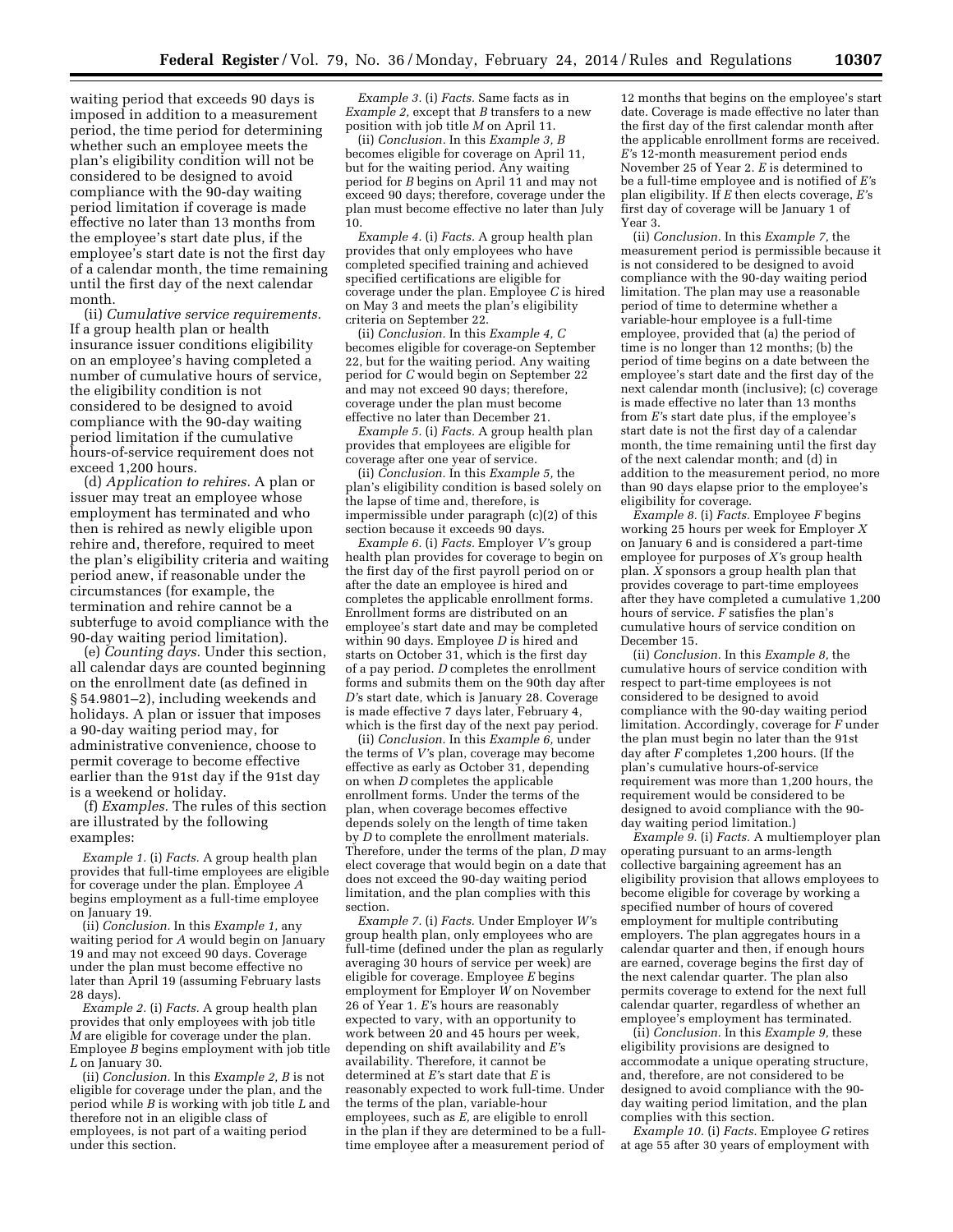Employer *Y* with no expectation of providing further services to Employer *Y.* Three months later, *Y* recruits *G* to return to work as an employee providing advice and transition assistance for *G'*s replacement under a oneyear employment contract. *Y'*s plan imposes a 90-day waiting period from an employee's start date before coverage becomes effective.

(ii) *Conclusion.* In this *Example 10, Y'*s plan may treat *G* as newly eligible for coverage under the plan upon rehire and therefore may impose the 90-day waiting period with respect to *G* for coverage offered in connection with *G'*s rehire.

(g) *Special rule for health insurance issuers.* To the extent coverage under a group health plan is insured by a health insurance issuer, the issuer is permitted to rely on the eligibility information reported to it by the employer (or other plan sponsor) and will not be considered to violate the requirements of this section with respect to its administration of any waiting period, if both of the following conditions are satisfied:

(1) The issuer requires the plan sponsor to make a representation regarding the terms of any eligibility conditions or waiting periods imposed by the plan sponsor before an individual is eligible to become covered under the terms of the plan (and requires the plan sponsor to update this representation with any changes), and

(2) The issuer has no specific knowledge of the imposition of a waiting period that would exceed the permitted 90-day period.

(h) *No effect on other laws.*  Compliance with this section is not determinative of compliance with any other provision of State or Federal law (including ERISA, the Code, or other provisions of the Patient Protection and Affordable Care Act). *See e.g.,*  § 54.9802–1, which prohibits discrimination in eligibility for coverage based on a health factor and section 4980H, which generally requires applicable large employers to offer coverage to full-time employees and their dependents or make an assessable payment.

(i) *Applicability date.* The provisions of this section apply for plan years beginning on or after January 1, 2015. *See* section 1251 of the Affordable Care Act, as amended by section 10103 of the Affordable Care Act and section 2301 of the Health Care and Education Reconciliation Act, and its implementing regulations providing that the prohibition on waiting periods exceeding 90 days applies to all group health plans and group health insurance issuers, including grandfathered health plans.

#### **§ 54.9831–1 [Amended]**

■ **Par. 10.** Section 54.9831–1 is amended by removing paragraph (b)(2)(i), and redesignating paragraphs (b)(2)(ii) through (b)(2)(viii) as  $(b)(2)(i)$ through (b)(2)(vii).

#### **Department of Labor**

*Employee Benefits Security Administration* 

#### *29 CFR Chapter XXV*

For the reasons stated in the preamble, the Department of Labor amends 29 CFR part 2590 as follows:

#### **PART 2590—RULES AND REGULATIONS FOR GROUP HEALTH PLANS**

■ 11. The authority citation for Part 2590 continues to read as follows:

**Authority:** 29 U.S.C. 1027, 1059, 1135, 1161–1168, 1169, 1181–1183, 1181 note, 1185, 1185a, 1185b, 1185c, 1185d, 1191, 1191a, 1191b, and 1191c; sec. 101(g), Pub. L.104–191, 110 Stat. 1936; sec. 401(b), Pub. L. 105–200, 112 Stat. 645 (42 U.S.C. 651 note); sec. 512(d), Pub. L. 110–343, 122 Stat. 3881; sec. 1001, 1201, and 1562(e), Pub. L. 111–148, 124 Stat. 119, as amended by Pub. L. 111–152, 124 Stat. 1029; Secretary of Labor's Order 3–2010, 75 FR 55354 (September 10, 2010).

■ 12. Section 2590.701–1 is amended by revising paragraph (b) to read as follows:

#### **§ 2590.701–1 Basis and scope.**

\* \* \* \* \* (b) *Scope.* A group health plan or health insurance issuer offering group health insurance coverage may provide greater rights to participants and beneficiaries than those set forth in this Subpart B. This Subpart B sets forth minimum requirements for group health plans and group health insurance issuers offering group health insurance coverage concerning certain consumer protections of the Health Insurance Portability and Accountability Act (HIPAA), including special enrollment periods and the prohibition against discrimination based on a health factor, as amended by the Patient Protection and Affordable Care Act (Affordable Care Act). Other consumer protection provisions, including other protections provided by the Affordable Care Act and the Mental Health Parity and Addiction Equity Act, are set forth in Subpart C of this part.

■ 13. Section 2590.701–2 is amended by revising the definitions of ''*enrollment date*'', ''*late enrollment*'', and ''*waiting period*'', and by adding definitions of ''*first day of coverage*'' and ''*late enrollee*'' in alphabetical order, to read as follows:

#### **§ 2590.701–2 Definitions.**

\* \* \* \* \*

*Enrollment date* means the first day of coverage or, if there is a waiting period, the first day of the waiting period. If an individual receiving benefits under a group health plan changes benefit packages, or if the plan changes group health insurance issuers, the individual's enrollment date does not change.

\* \* \* \* \* *First day of coverage* means, in the case of an individual covered for benefits under a group health plan, the first day of coverage under the plan and, in the case of an individual covered by health insurance coverage in the individual market, the first day of coverage under the policy or contract. \* \* \* \* \*

*Late enrollee* means an individual whose enrollment in a plan is a late enrollment.

*Late enrollment* means enrollment of an individual under a group health plan other than on the earliest date on which coverage can become effective for the individual under the terms of the plan; or through special enrollment. (For rules relating to special enrollment, see § 2590.701–6.) If an individual ceases to be eligible for coverage under a plan, and then subsequently becomes eligible for coverage under the plan, only the individual's most recent period of eligibility is taken into account in determining whether the individual is a late enrollee under the plan with respect to the most recent period of coverage. Similar rules apply if an individual again becomes eligible for coverage following a suspension of coverage that applied generally under the plan. \* \* \* \* \*

*Waiting period* means *waiting period*  within the meaning of § 2590.715– 2708(b).

■ 14. Section 2590.701–3 is amended by:

■ A. Revising the section heading.

■ B. Removing paragraphs  $(a)(2)$ ,  $(a)(3)$ , (c), (d), (e), and (f).

■ C. Revising the heading to paragraph (a).

■ D. Removing the heading to paragraph (a)(1), and redesignating paragraphs  $(a)(1)(i)$  and  $(a)(1)(ii)$  as paragraphs  $(a)(1)$ and (a)(2).

■ E. Amending newly designated paragraph (a)(2) by revising paragraph (ii) of Examples 1 and 2, by revising Example 3 and Example 4, and by revising paragraph (ii) of Examples 5, 6, 7 and 8.

■ F. Revising paragraph (b). The revisions read as follows: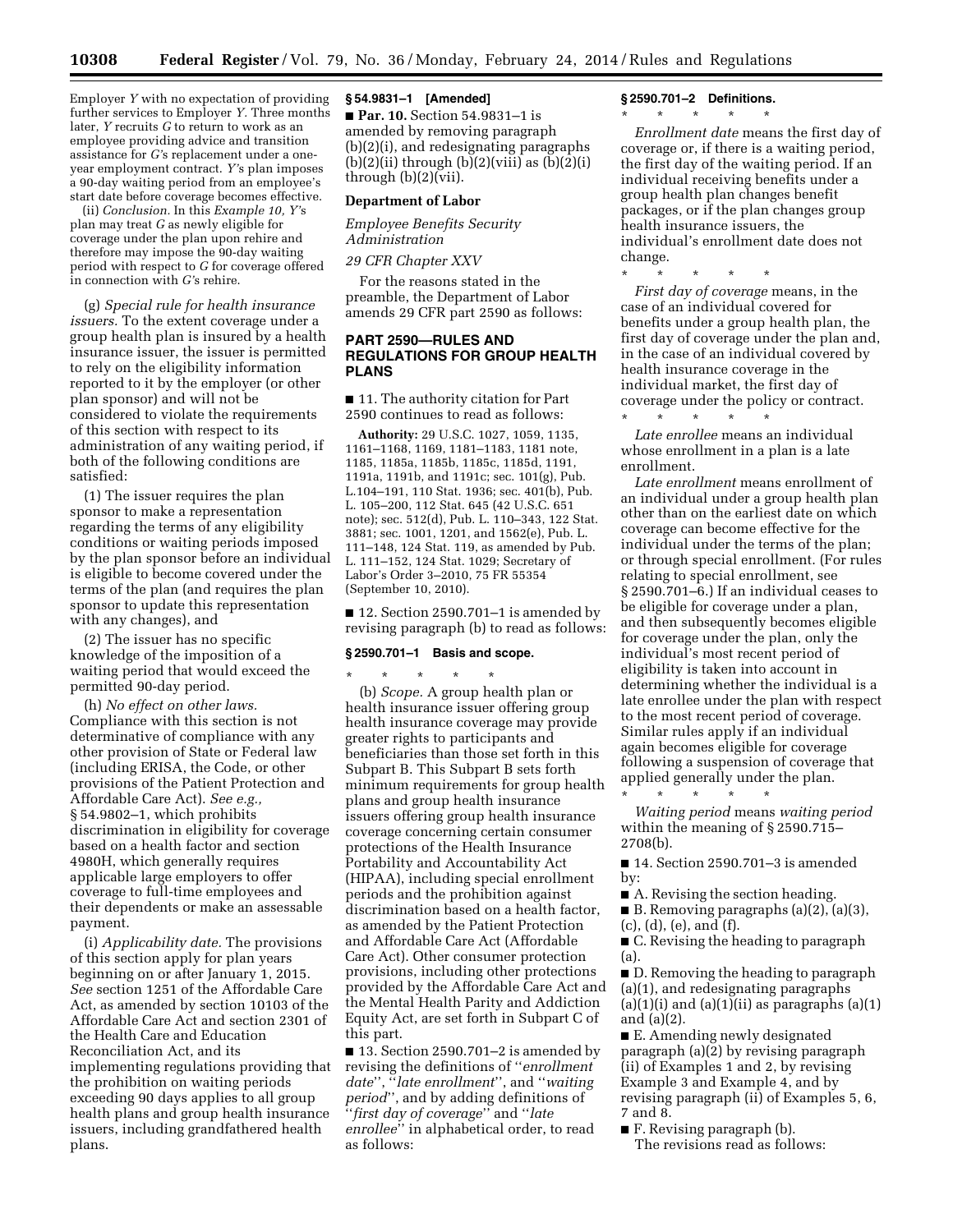#### **§ 2590.701–3 Preexisting condition exclusions.**

(a) *Preexisting condition exclusion defined—* 

\* \* \* \* \* (2) \* \* \*

#### *Example 1.* \* \* \*

(ii) *Conclusion.* In this *Example 1,* the exclusion of benefits for any prosthesis if the body part was lost before the effective date of coverage is a preexisting condition exclusion because it operates to exclude benefits for a condition based on the fact that the condition was present before the effective date of coverage under the policy. The exclusion of benefits, therefore, is prohibited. *Example 2.* \* \* \*

(ii) *Conclusion.* In this *Example 2,* the plan provision excluding cosmetic surgery benefits for individuals injured before enrolling in the plan is a preexisting condition exclusion because it operates to exclude benefits relating to a condition based on the fact that the condition was present before the effective date of coverage. The plan provision, therefore, is prohibited.

*Example 3.* (i) *Facts.* A group health plan provides coverage for the treatment of diabetes, generally not subject to any requirement to obtain an approval for a treatment plan. However, if an individual was diagnosed with diabetes before the effective date of coverage under the plan, diabetes coverage is subject to a requirement to obtain approval of a treatment plan in advance.

(ii) *Conclusion.* In this *Example 3,* the requirement to obtain advance approval of a treatment plan is a preexisting condition exclusion because it limits benefits for a condition based on the fact that the condition was present before the effective date of coverage. The plan provision, therefore, is prohibited.

*Example 4.* (i) *Facts.* A group health plan provides coverage for three infertility treatments. The plan counts against the threetreatment limit benefits provided under prior health coverage.

(ii) *Conclusion.* In this *Example 4,*  counting benefits for a specific condition provided under prior health coverage against a treatment limit for that condition is a preexisting condition exclusion because it operates to limit benefits for a condition based on the fact that the condition was present before the effective date of coverage. The plan provision, therefore, is prohibited.

*Example 5.* \* \* \*

(ii) *Conclusion.* In this *Example 5,* the requirement to be covered under the plan for 12 months to be eligible for pregnancy benefits is a subterfuge for a preexisting condition exclusion because it is designed to exclude benefits for a condition (pregnancy) that arose before the effective date of coverage. The plan provision, therefore, is prohibited.

*Example 6.* \* \* \*

(ii) *Conclusion.* In this *Example 6,* the exclusion of coverage for treatment of congenital heart conditions is a preexisting condition exclusion because it operates to exclude benefits relating to a condition based on the fact that the condition was present

before the effective date of coverage. The plan provision, therefore, is prohibited. *Example 7.* \* \* \*

(ii) *Conclusion.* In this *Example 7,* the exclusion of coverage for treatment of cleft palate is not a preexisting condition exclusion because the exclusion applies regardless of when the condition arose relative to the effective date of coverage. The plan provision, therefore, is not prohibited. (But see 45 CFR 147.150, which may require coverage of cleft palate as an essential health benefit for health insurance coverage in the individual or small group market, depending on the essential health benefits benchmark plan as defined in 45 CFR 156.20).

(ii) *Conclusion.* In this *Example 8,* the exclusion of coverage for treatment of cleft palate for individuals who have not been covered under the plan from the date of birth operates to exclude benefits in relation to a condition based on the fact that the condition was present before the effective date of coverage. The plan provision, therefore, is prohibited.

(b) *General rules. See* § 2590.715– 2704 for rules prohibiting the imposition of a preexisting condition exclusion.

 $\blacksquare$  15. Section 2590.701–4 is amended by removing paragraphs (a)(3) and (c), and revising paragraph (b) to read as follows:

#### **§ 2590.701–4 Rules relating to creditable coverage.**

\* \* \* \* \* (b) *Counting creditable coverage rules superseded by prohibition on preexisting condition exclusion. See*  § 2590.715–2704 for rules prohibiting the imposition of a preexisting condition exclusion.

■ 16. Section 2590.701–5 is revised to read as follows:

#### **§ 2590.701–5 Evidence of creditable coverage.**

(a) *In general.* The rules for providing certificates of creditable coverage and demonstrating creditable coverage have been superseded by the prohibition on preexisting condition exclusions. *See*  § 2590.715–2704 for rules prohibiting the imposition of a preexisting condition exclusion.

(b) *Applicability.* The provisions of this section apply beginning December 31, 2014.

■ 17. Section 2590.701–6 is amended by removing paragraph (a)(3)(i)(E) and revising paragraphs (a)(3)(i)(C),  $(a)(3)(i)(D), (a)(4)(i), and (d)(2)$  to read as follows:

#### **§ 2590.701–6 Special enrollment periods.**

- \* \* \* \* \*
	- (a) \* \* \*
	- (3) \* \* \*  $(i)$  \* \* \*
	-

(C) In the case of coverage offered through an HMO, or other arrangement, in the group market that does not provide benefits to individuals who no longer reside, live, or work in a service area, loss of coverage because an individual no longer resides, lives, or works in the service area (whether or not within the choice of the individual), and no other benefit package is available to the individual; and

(D) A situation in which a plan no longer offers any benefits to the class of similarly situated individuals (as described in § 2590.702(d)) that includes the individual.

\* \* \* \* \*  $(4) * * * *$ 

(i) A plan or issuer must allow an employee a period of at least 30 days after an event described in paragraph (a)(3) of this section to request enrollment (for the employee or the employee's dependent).

\* \* \* \* \* (d) \* \* \*

(2) Special enrollees must be offered all the benefit packages available to similarly situated individuals who enroll when first eligible. For this purpose, any difference in benefits or cost-sharing requirements for different individuals constitutes a different benefit package. In addition, a special enrollee cannot be required to pay more for coverage than a similarly situated individual who enrolls in the same coverage when first eligible.

\* \* \* \* \*

■ 18. Section 2590.701–7 is revised to read as follows:

#### **§ 2590.701–7 HMO affiliation period as an alternative to a preexisting condition exclusion.**

The rules for HMO affiliation periods have been superseded by the prohibition on preexisting condition exclusions. *See* § 2590.715–2704 for rules prohibiting the imposition of a preexisting condition exclusion.

■ 19. Section 2590.702 is amended by: ■ A. Revising paragraphs (b)(1)(i) and  $(b)(2)(i)(B).$ 

■ B. Revising Example 1, paragraph (i) of Example 2, paragraph (ii) of Example 4, paragraph (ii) of Example 5, and removing Example 8, in paragraph  $(b)(2)(i)(D).$ 

■ C. Removing paragraph (b)(3).

■ D. Revising Example 2 and paragraph (i) of Example 5 in paragraph (d)(4).

■ E. Revising paragraph (ii) of Example

2 in paragraph  $(e)(2)(i)(B)$ .

■ F. Revising Example 1 in paragraph  $(g)(1)(ii)$ .

The revisions read as follows:

*Example 8.* \* \* \*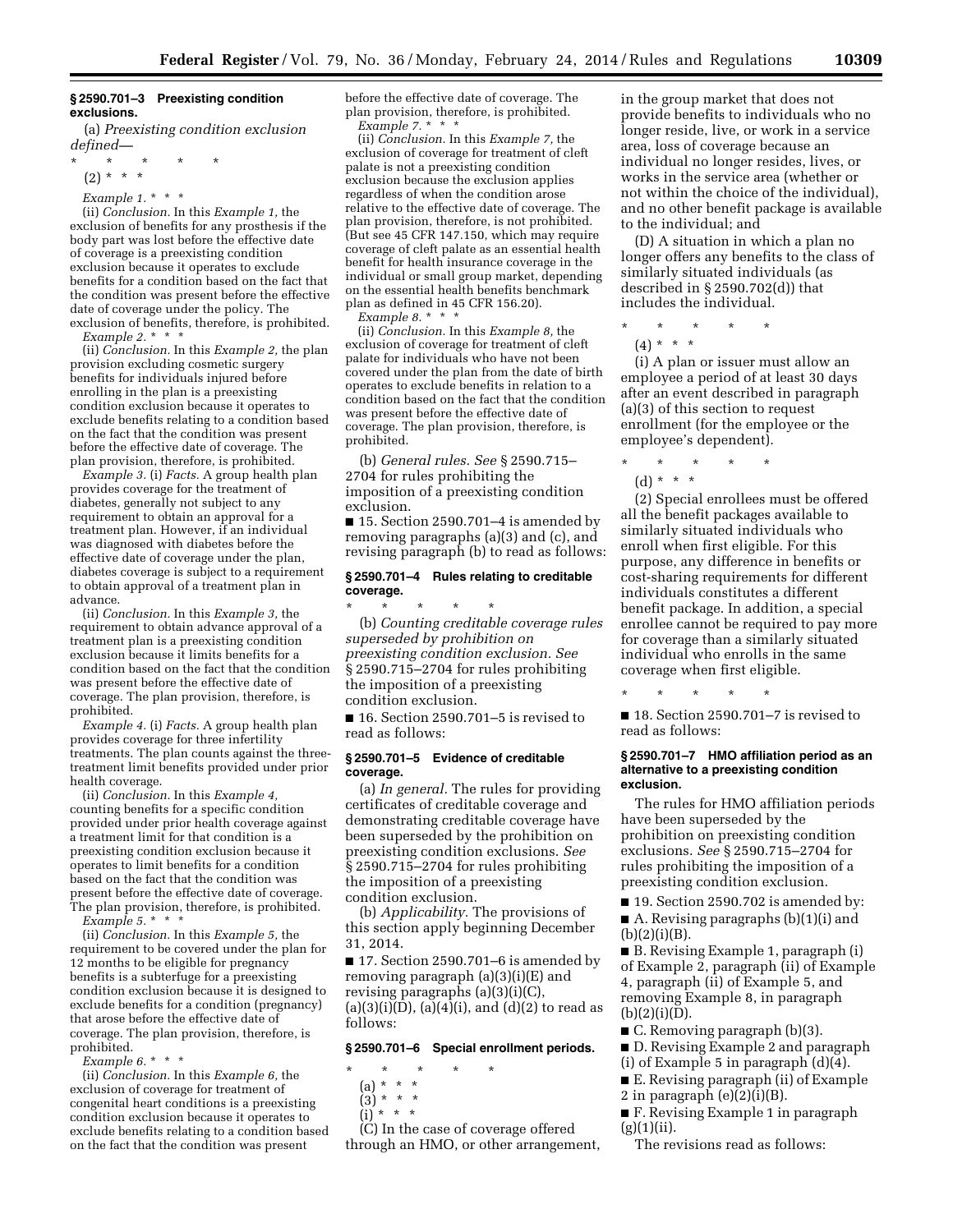#### **§ 2590.702 Prohibiting discrimination against participants and beneficiaries based on a health factor.**

- $\star$   $\qquad$   $\star$   $\qquad$   $\star$ (b) \* \* \* \*
- $(1) * * * *$

(i) A group health plan, and a health insurance issuer offering health insurance coverage in connection with a group health plan, may not establish any rule for eligibility (including continued eligibility) of any individual to enroll for benefits under the terms of the plan or group health insurance coverage that discriminates based on any health factor that relates to that individual or a dependent of that individual. This rule is subject to the provisions of paragraph (b)(2) of this section (explaining how this rule applies to benefits), paragraph (d) of this section (containing rules for establishing groups of similarly situated individuals), paragraph (e) of this section (relating to nonconfinement, actively-at-work, and other service requirements), paragraph (f) of this section (relating to wellness programs), and paragraph (g) of this section (permitting favorable treatment of individuals with adverse health factors).

- \* \* \* \* \*
- (2) \* \* \*
- (i) \* \* \*

(B) However, benefits provided under a plan must be uniformly available to all similarly situated individuals (as described in paragraph (d) of this section). Likewise, any restriction on a benefit or benefits must apply uniformly to all similarly situated individuals and must not be directed at individual participants or beneficiaries based on any health factor of the participants or beneficiaries (determined based on all the relevant facts and circumstances). Thus, for example, a plan may limit or exclude benefits in relation to a specific disease or condition, limit or exclude benefits for certain types of treatments or drugs, or limit or exclude benefits based on a determination of whether the benefits are experimental or not medically necessary, but only if the benefit limitation or exclusion applies uniformly to all similarly situated individuals and is not directed at individual participants or beneficiaries based on any health factor of the participants or beneficiaries. In addition, a plan or issuer may require the satisfaction of a deductible, copayment, coinsurance, or other costsharing requirement in order to obtain a benefit if the limit or cost-sharing requirement applies uniformly to all similarly situated individuals and is not directed at individual participants or beneficiaries based on any health factor

of the participants or beneficiaries. In the case of a cost-sharing requirement, see also paragraph (b)(2)(ii) of this section, which permits variances in the application of a cost-sharing mechanism made available under a wellness program. (Whether any plan provision or practice with respect to benefits complies with this paragraph (b)(2)(i) does not affect whether the provision or practice is permitted under ERISA, the Affordable Care Act (including the requirements related to essential health benefits), the Americans with Disabilities Act, or any other law, whether State or Federal.)

- \* \* \* \* \*
- (D) \* \* \*

*Example 1.* (i) *Facts.* A group health plan applies a \$10,000 annual limit on a specific covered benefit that is not an essential health benefit to each participant or beneficiary covered under the plan. The limit is not directed at individual participants or beneficiaries.

(ii) *Conclusion.* In this *Example 1,* the limit does not violate this paragraph (b)(2)(i) because coverage of the specific, nonessential health benefit up to \$10,000 is available uniformly to each participant and beneficiary under the plan and because the limit is applied uniformly to all participants and beneficiaries and is not directed at individual participants or beneficiaries.

*Example 2.* (i) *Facts.* A group health plan has a \$500 deductible on all benefits for participants covered under the plan. Participant *B* files a claim for the treatment of AIDS. At the next corporate board meeting of the plan sponsor, the claim is discussed. Shortly thereafter, the plan is modified to impose a \$2,000 deductible on benefits for the treatment of AIDS, effective before the beginning of the next plan year.

\* \* \* \* \*

*Example 4.* \* \* \* (ii) *Conclusion.* In this *Example 4,* the limit does not violate this paragraph (b)(2)(i) because \$2,000 of benefits for the treatment of TMJ are available uniformly to all similarly situated individuals and a plan may limit benefits covered in relation to a specific disease or condition if the limit applies uniformly to all similarly situated individuals and is not directed at individual participants or beneficiaries. (However, applying a lifetime limit on TMJ may violate § 2590.715–2711, if TMJ coverage is an essential health benefit, depending on the essential health benefits benchmark plan as defined in 45 CFR 156.20. This example does not address whether the plan provision is permissible under any other applicable law, including PHS Act section 2711 or the Americans with Disabilities Act.) *Example 5.* \* \* \*

(ii) *Conclusion.* In this *Example 5,* the lower lifetime limit for participants and beneficiaries with a congenital heart defect violates this paragraph  $(b)(2)(i)$  because benefits under the plan are not uniformly available to all similarly situated individuals and the plan's lifetime limit on benefits does

not apply uniformly to all similarly situated individuals. Additionally, this plan provision is prohibited under § 2590.715–2711 because it imposes a lifetime limit on essential health benefits.<br> $*$ 

- \* \* \* \* \*
	- (d) \* \* \*
- $(4)^{\ast}$  \* \*

*Example 2.* (i) *Facts.* Under a group health plan, coverage is made available to employees, their spouses, and their children. However, coverage is made available to a child only if the child is under age 26 (or under age 29 if the child is continuously enrolled full-time in an institution of higher learning (full-time students)). There is no evidence to suggest that these classifications are directed at individual participants or beneficiaries.

(ii) *Conclusion.* In this Example 2, treating spouses and children differently by imposing an age limitation on children, but not on spouses, is permitted under this paragraph (d). Specifically, the distinction between spouses and children is permitted under paragraph (d)(2) of this section and is not prohibited under paragraph (d)(3) of this section because it is not directed at individual participants or beneficiaries. It is also permissible to treat children who are under age 26 (or full-time students under age 29) as a group of similarly situated individuals separate from those who are age 26 or older (or age 29 or older if they are not full-time students) because the classification is permitted under paragraph (d)(2) of this section and is not directed at individual participants or beneficiaries. \* \* \* \* \*

*Example 5.* (i) *Facts.* An employer sponsors a group health plan that provides the same benefit package to all seven employees of the employer. Six of the seven employees have the same job title and responsibilities, but Employee *G* has a different job title and different responsibilities. After *G* files an expensive claim for benefits under the plan, coverage under the plan is modified so that employees with *G'*s job title receive a different benefit package that includes a higher deductible than in the benefit package made available to the other six employees.

- \* \* \* \* \*
- (e) \* \* \*  $(2) * * * *$
- $(i) * * * *$

 $(B) * * * *$ 

*Example 2.* \* \* \*

(ii) *Conclusion.* In this Example 2, the plan violates this paragraph (e)(2) (and thus also paragraph (b) of this section) because the 90 day continuous service requirement is a rule for eligibility based on whether an individual is actively at work. However, the plan would not violate this paragraph (e)(2) or paragraph (b) of this section if, under the plan, an absence due to any health factor is not considered an absence for purposes of measuring 90 days of continuous service. (In addition, any eligibility provision that is time-based must comply with the requirements of PHS Act section 2708 and its implementing regulations.)

<sup>\* \* \* \* \*</sup>  (g) \* \* \*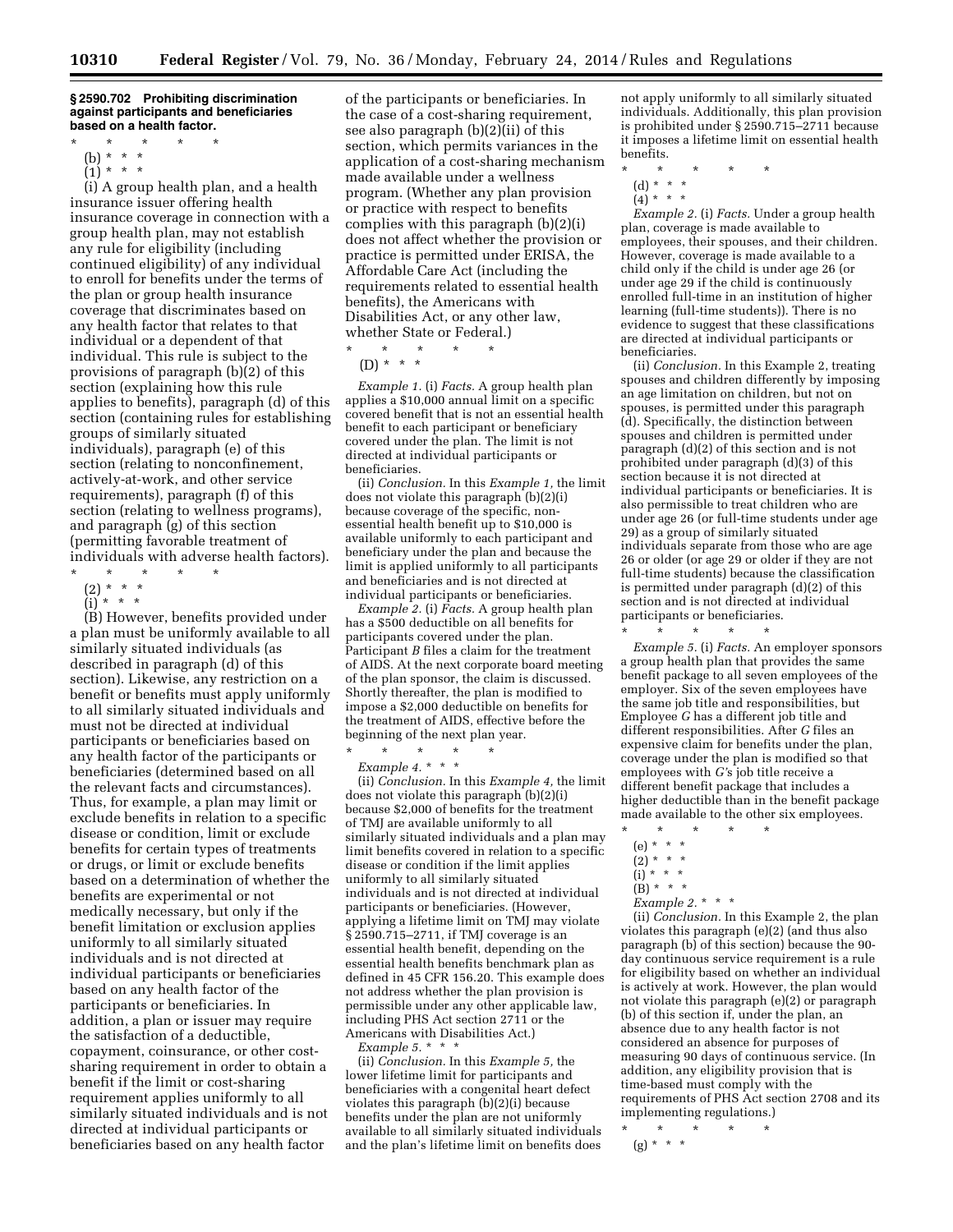$(1) * * * *$ 

 $(ii) * * * *$ 

*Example 1.* (i) *Facts.* An employer sponsors a group health plan that generally is available to employees, spouses of employees, and dependent children until age 26. However, dependent children who are disabled are eligible for coverage beyond age 26.

(ii) *Conclusion.* In this Example 1, the plan provision allowing coverage for disabled dependent children beyond age 26 satisfies this paragraph (g)(1) (and thus does not violate this section).

\* \* \* \* \*

■ 20. Section 2590.715-2708 is added to read as follows:

#### **§ 2590.715–2708 Prohibition on waiting periods that exceed 90 days.**

(a) *General rule.* A group health plan, and a health insurance issuer offering group health insurance coverage, must not apply any waiting period that exceeds 90 days, in accordance with the rules of this section. If, under the terms of a plan, an individual can elect coverage that would begin on a date that is not later than the end of the 90-day waiting period, this paragraph (a) is considered satisfied. Accordingly, in that case, a plan or issuer will not be considered to have violated this paragraph (a) solely because individuals take, or are permitted to take, additional time (beyond the end of the 90-day waiting period) to elect coverage.

(b) *Waiting period defined.* For purposes of this part, a waiting period is the period that must pass before coverage for an individual who is otherwise eligible to enroll under the terms of a group health plan can become effective. If an individual enrolls as a late enrollee (as defined under § 2590.701–2) or special enrollee (as described in § 2590.701–6), any period before such late or special enrollment is not a waiting period.

(c) *Relation to a plan's eligibility criteria*—(1) *In general.* Except as provided in paragraphs (c)(2) and (c)(3) of this section, being otherwise eligible to enroll under the terms of a group health plan means having met the plan's substantive eligibility conditions (such as, for example, being in an eligible job classification, achieving job-related licensure requirements specified in the plan's terms, or satisfying a reasonable and bona fide employment-based orientation period). Moreover, except as provided in paragraphs (c)(2) and (c)(3) of this section, nothing in this section requires a plan sponsor to offer coverage to any particular individual or class of individuals (including, for example, part-time employees). Instead, this section prohibits requiring otherwise eligible individuals to wait more than

90 days before coverage is effective. *See also* section 4980H of the Code and its implementing regulations for an applicable large employer's shared responsibility to provide health coverage to full-time employees.

(2) *Eligibility conditions based solely on the lapse of time.* Eligibility conditions that are based solely on the lapse of a time period are permissible for no more than 90 days.

(3) *Other conditions for eligibility.*  Other conditions for eligibility under the terms of a group health plan are generally permissible under PHS Act section 2708, unless the condition is designed to avoid compliance with the 90-day waiting period limitation, determined in accordance with the rules of this paragraph (c)(3).

(i) *Application to variable-hour employees in cases in which a specified number of hours of service per period is a plan eligibility condition.* If a group health plan conditions eligibility on an employee regularly having a specified number of hours of service per period (or working full-time), and it cannot be determined that a newly-hired employee is reasonably expected to regularly work that number of hours per period (or work full-time), the plan may take a reasonable period of time, not to exceed 12 months and beginning on any date between the employee's start date and the first day of the first calendar month following the employee's start date, to determine whether the employee meets the plan's eligibility condition. Except in cases in which a waiting period that exceeds 90 days is imposed in addition to a measurement period, the time period for determining whether such an employee meets the plan's eligibility condition will not be considered to be designed to avoid compliance with the 90-day waiting period limitation if coverage is made effective no later than 13 months from the employee's start date plus, if the employee's start date is not the first day of a calendar month, the time remaining until the first day of the next calendar month.

(ii) *Cumulative service requirements.*  If a group health plan or health insurance issuer conditions eligibility on an employee's having completed a number of cumulative hours of service, the eligibility condition is not considered to be designed to avoid compliance with the 90-day waiting period limitation if the cumulative hours-of-service requirement does not exceed 1,200 hours.

(d) *Application to rehires.* A plan or issuer may treat an employee whose employment has terminated and who then is rehired as newly eligible upon

rehire and, therefore, required to meet the plan's eligibility criteria and waiting period anew, if reasonable under the circumstances (for example, the termination and rehire cannot be a subterfuge to avoid compliance with the 90-day waiting period limitation).

(e) *Counting days.* Under this section, all calendar days are counted beginning on the enrollment date (as defined in § 2590.701–2), including weekends and holidays. A plan or issuer that imposes a 90-day waiting period may, for administrative convenience, choose to permit coverage to become effective earlier than the 91st day if the 91st day is a weekend or holiday.

(f) *Examples.* The rules of this section are illustrated by the following examples:

*Example 1.* (i) *Facts.* A group health plan provides that full-time employees are eligible for coverage under the plan. Employee *A*  begins employment as a full-time employee on January 19.

(ii) *Conclusion.* In this *Example 1,* any waiting period for *A* would begin on January 19 and may not exceed 90 days. Coverage under the plan must become effective no later than April 19 (assuming February lasts 28 days).

*Example 2.* (i) *Facts.* A group health plan provides that only employees with job title *M* are eligible for coverage under the plan. Employee *B* begins employment with job title *L* on January 30.

(ii) *Conclusion.* In this *Example 2, B* is not eligible for coverage under the plan, and the period while *B* is working with job title *L* and therefore not in an eligible class of employees, is not part of a waiting period under this section.

*Example 3.* (i) *Facts.* Same facts as in *Example 2,* except that *B* transfers to a new position with job title *M* on April 11.

(ii) *Conclusion.* In this *Example 3, B*  becomes eligible for coverage on April 11, but for the waiting period. Any waiting period for *B* begins on April 11 and may not exceed 90 days; therefore, coverage under the plan must become effective no later than July 10.

*Example 4.* (i) *Facts.* A group health plan provides that only employees who have completed specified training and achieved specified certifications are eligible for coverage under the plan. Employee *C* is hired on May 3 and meets the plan's eligibility criteria on September 22.

(ii) *Conclusion.* In this *Example 4, C*  becomes eligible for coverage on September 22, but for the waiting period. Any waiting period for *C* would begin on September 22 and may not exceed 90 days; therefore, coverage under the plan must become effective no later than December 21.

*Example 5.* (i) *Facts.* A group health plan provides that employees are eligible for coverage after one year of service.

(ii) *Conclusion.* In this *Example 5,* the plan's eligibility condition is based solely on the lapse of time and, therefore, is impermissible under paragraph (c)(2) of this section because it exceeds 90 days.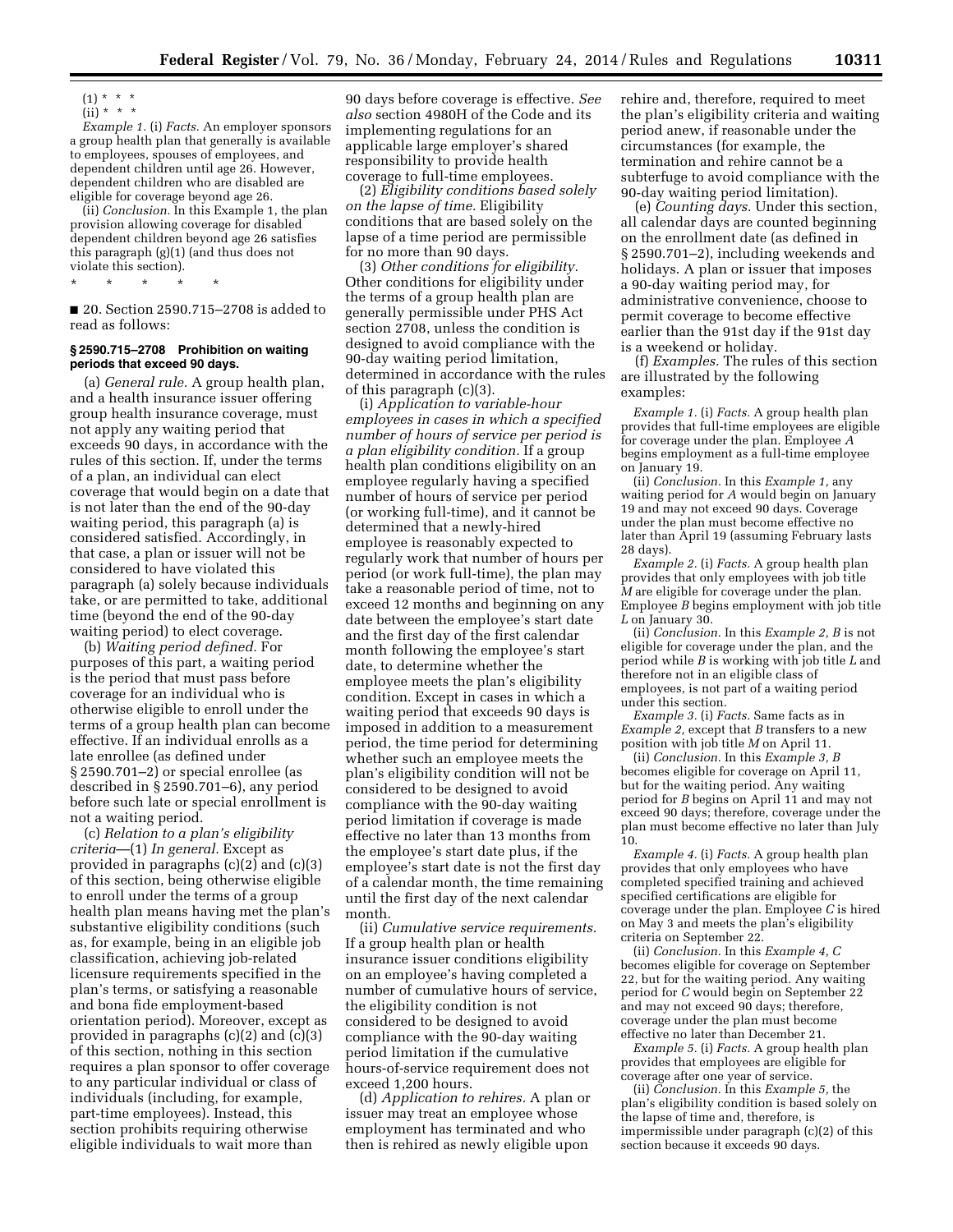*Example 6.* (i) *Facts.* Employer *V'*s group health plan provides for coverage to begin on the first day of the first payroll period on or after the date an employee is hired and completes the applicable enrollment forms. Enrollment forms are distributed on an employee's start date and may be completed within 90 days. Employee *D* is hired and starts on October 31, which is the first day of a pay period. *D* completes the enrollment forms and submits them on the 90th day after *D'*s start date, which is January 28. Coverage is made effective 7 days later, February 4, which is the first day of the next pay period.

(ii) *Conclusion.* In this *Example 6,* under the terms of *V'*s plan, coverage may become effective as early as October 31, depending on when *D* completes the applicable enrollment forms. Under the terms of the plan, when coverage becomes effective depends solely on the length of time taken by *D* to complete the enrollment materials. Therefore, under the terms of the plan, *D* may elect coverage that would begin on a date that does not exceed the 90-day waiting period limitation, and the plan complies with this section.

*Example 7.* (i) *Facts.* Under Employer *W'*s group health plan, only employees who are full-time (defined under the plan as regularly averaging 30 hours of service per week) are eligible for coverage. Employee *E* begins employment for Employer *W* on November 26 of Year 1. *E'*s hours are reasonably expected to vary, with an opportunity to work between 20 and 45 hours per week, depending on shift availability and *E'*s availability. Therefore, it cannot be determined at *E'*s start date that *E* is reasonably expected to work full-time. Under the terms of the plan, variable-hour employees, such as *E,* are eligible to enroll in the plan if they are determined to be a fulltime employee after a measurement period of 12 months that begins on the employee's start date. Coverage is made effective no later than the first day of the first calendar month after the applicable enrollment forms are received. *E'*s 12-month measurement period ends November 25 of Year 2. *E* is determined to be a full-time employee and is notified of *E'*s plan eligibility. If *E* then elects coverage, *E'*s first day of coverage will be January 1 of Year 3.

(ii) *Conclusion.* In this *Example 7,* the measurement period is permissible because it is not considered to be designed to avoid compliance with the 90-day waiting period limitation. The plan may use a reasonable period of time to determine whether a variable-hour employee is a full-time employee, provided that (a) the period of time is no longer than 12 months; (b) the period of time begins on a date between the employee's start date and the first day of the next calendar month (inclusive); (c) coverage is made effective no later than 13 months from *E'*s start date plus, if the employee's start date is not the first day of a calendar month, the time remaining until the first day of the next calendar month; and (d) in addition to the measurement period, no more than 90 days elapse prior to the employee's eligibility for coverage.

*Example 8.* (i) *Facts.* Employee *F* begins working 25 hours per week for Employer *X* 

on January 6 and is considered a part-time employee for purposes of *X'*s group health plan. *X* sponsors a group health plan that provides coverage to part-time employees after they have completed a cumulative 1,200 hours of service. *F* satisfies the plan's cumulative hours of service condition on December 15.

(ii) *Conclusion.* In this *Example 8,* the cumulative hours of service condition with respect to part-time employees is not considered to be designed to avoid compliance with the 90-day waiting period limitation. Accordingly, coverage for *F* under the plan must begin no later than the 91st day after *F* completes 1,200 hours. (If the plan's cumulative hours-of-service requirement was more than 1,200 hours, the requirement would be considered to be designed to avoid compliance with the 90 day waiting period limitation.)

*Example 9.* (i) *Facts.* A multiemployer plan operating pursuant to an arms-length collective bargaining agreement has an eligibility provision that allows employees to become eligible for coverage by working a specified number of hours of covered employment for multiple contributing employers. The plan aggregates hours in a calendar quarter and then, if enough hours are earned, coverage begins the first day of the next calendar quarter. The plan also permits coverage to extend for the next full calendar quarter, regardless of whether an employee's employment has terminated.

(ii) *Conclusion.* In this *Example 9,* these eligibility provisions are designed to accommodate a unique operating structure, and, therefore, are not considered to be designed to avoid compliance with the 90 day waiting period limitation, and the plan complies with this section.

*Example 10.* (i) *Facts.* Employee *G* retires at age 55 after 30 years of employment with Employer *Y* with no expectation of providing further services to Employer *Y.* Three months later, *Y* recruits *G* to return to work as an employee providing advice and transition assistance for *G'*s replacement under a oneyear employment contract. *Y'*s plan imposes a 90-day waiting period from an employee's start date before coverage becomes effective.

(ii) *Conclusion.* In this *Example 10, Y'*s plan may treat *G* as newly eligible for coverage under the plan upon rehire and therefore may impose the 90-day waiting period with respect to *G* for coverage offered in connection with *G'*s rehire.

(g) *Special rule for health insurance issuers.* To the extent coverage under a group health plan is insured by a health insurance issuer, the issuer is permitted to rely on the eligibility information reported to it by the employer (or other plan sponsor) and will not be considered to violate the requirements of this section with respect to its administration of any waiting period, if both of the following conditions are satisfied:

(1) The issuer requires the plan sponsor to make a representation regarding the terms of any eligibility conditions or waiting periods imposed by the plan sponsor before an individual is eligible to become covered under the terms of the plan (and requires the plan sponsor to update this representation with any changes), and

(2) The issuer has no specific knowledge of the imposition of a waiting period that would exceed the permitted 90-day period.

(h) *No effect on other laws.*  Compliance with this section is not determinative of compliance with any other provision of State or Federal law (including ERISA, the Code, or other provisions of the Patient Protection and Affordable Care Act). *See e.g.,*  § 2590.702, which prohibits discrimination in eligibility for coverage based on a health factor and Code section 4980H, which generally requires applicable large employers to offer coverage to full-time employees and their dependents or make an assessable payment.

(i) *Applicability date.* The provisions of this section apply for plan years beginning on or after January 1, 2015. *See* § 2590.715–1251 providing that the prohibition on waiting periods exceeding 90 days applies to all group health plans and group health insurance issuers, including grandfathered health plans.

■ 21. Section 2590.731 by revising paragraph (c)(2) to read as follows:

#### **§ 2590.731 Preemption; State flexibility; construction.**

\* \* \* \* \*

 $(c) * * * *$ 

(2) *Exceptions.* Only in relation to health insurance coverage offered by a health insurance issuer, the provisions of this part do not supersede any provision of State law to the extent that such provision requires special enrollment periods in addition to those required under section 701(f) of the Act. \* \* \* \* \*

#### **§ 2590.732 [Amended]**

■ 22. Section 2590.732 is amended by removing paragraph (b)(2)(i), and redesignating paragraphs (b)(2)(ii) through  $(b)(2)(ix)$  as  $(b)(2)(i)$  through  $(b)(2)(viii)$ .

#### **Department of Health and Human Services**

#### *45 CFR Subtitle A*

For the reasons set forth in the preamble, the Department of Health and Human Services amends 45 CFR parts 144, 146, and 147 as set forth below: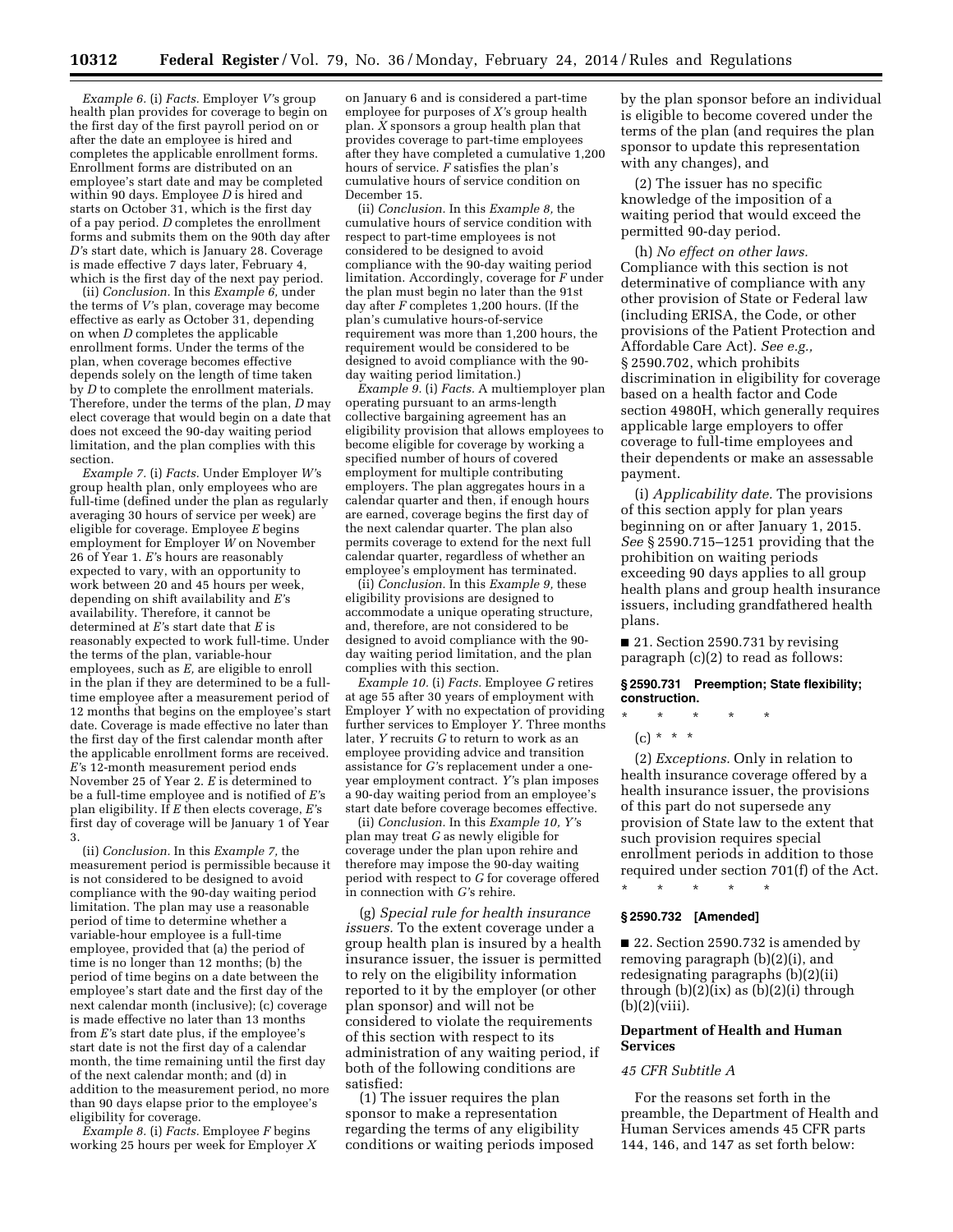#### **PART 144—REQUIREMENTS RELATING TO HEALTH INSURANCE COVERAGE**

■ 23. The authority citation for part 144 continues to read as follows:

**Authority:** Secs. 2701 through 2763, 2791, and 2792 of the Public Health Service Act (42 U.S.C. 300gg through 300gg–63, 300gg–91, and 300gg–92).

■ 24. Section 144.103 is amended by revising the definitions of ''*enrollment date'',* ''*late enrollment'',* and ''*waiting period'',* and by adding definitions of ''*first day of coverage''* and ''*late enrollee''* in alphabetical order, to read as follows:

#### **§ 144.103 Definitions.**

\* \* \* \* \*

*Enrollment date* means the first day of coverage or, if there is a waiting period, the first day of the waiting period. If an individual receiving benefits under a group health plan changes benefit packages, or if the plan changes group health insurance issuers, the individual's enrollment date does not change.

\* \* \* \* \*

*First day of coverage* means, in the case of an individual covered for benefits under a group health plan, the first day of coverage under the plan and, in the case of an individual covered by health insurance coverage in the individual market, the first day of coverage under the policy or contract.

\* \* \* \* \* *Late enrollee* means an individual whose enrollment in a plan is a late enrollment.

*Late enrollment* means enrollment of an individual under a group health plan other than on the earliest date on which coverage can become effective for the individual under the terms of the plan; or through special enrollment. (For rules relating to special enrollment and limited open enrollment, see § 146.117 and § 147.104 of this subchapter.) If an individual ceases to be eligible for coverage under a plan, and then subsequently becomes eligible for coverage under the plan, only the individual's most recent period of eligibility is taken into account in determining whether the individual is a late enrollee under the plan with respect to the most recent period of coverage. Similar rules apply if an individual again becomes eligible for coverage following a suspension of coverage that applied generally under the plan.

\* \* \* \* \* *Waiting period* has the meaning given the term in 45 CFR 147.116(b).

#### **PART 146—REQUIREMENTS FOR THE GROUP HEALTH INSURANCE MARKET**

■ 25. The authority citation for part 146 continues to read as follows:

**Authority:** Secs. 2702 through 2705, 2711 through 2723, 2791, and 2792 of the PHS Act (42 U.S.C. 300gg–1 through 300gg–5, 300gg– 11 through 300gg–23, 300gg–91, and 300gg– 92).

■ 26. Section 146.101 is amended by revising paragraph (b)(1) to read as follows:

### **§ 146.101 Basis and scope.**

\* \* \* \* \*

(b) \* \* \* (1) *Subpart B.* Subpart B of this part sets forth minimum requirements for group health plans and group health insurance issuers offering group health insurance coverage concerning certain consumer protections of the Health Insurance Portability and Accountability Act (HIPAA), as amended, including special enrollment periods, prohibiting discrimination against participants and beneficiaries based on a health factor, and additional requirements prohibiting discrimination against participants and beneficiaries based on genetic information.

\* \* \* \* \*

■ 27. Section 146.111 is amended by:

■ A. Revising the section heading. ■ B. Removing paragraphs (a)(2), (a)(3), (c), (d), (e), and (f).

■ C. Revising the heading to paragraph (a).

■ D. Removing the heading to paragraph (a)(1), and redesignating paragraphs  $(a)(1)(i)$  and  $(a)(1)(ii)$  as paragraphs  $(a)(1)$ and (a)(2).

■ E. Amending newly designated paragraph (a)(2) by revising paragraph (ii) of Examples 1 and 2, by revising Example 3 and Example 4, and by revising paragraph (ii) of Examples 5, 6, 7 and 8.

■ F. Revising paragraph (b). The revisions read as follows:

#### **§ 146.111 Preexisting condition exclusions.**

(a) *Preexisting condition exclusion defined—* 

\* \* \* \* \*

(2) \* \* \*

*Example 1.* \* \* \*

(ii) *Conclusion.* In this *Example 1,* the exclusion of benefits for any prosthesis if the body part was lost before the effective date of coverage is a preexisting condition exclusion because it operates to exclude benefits for a condition based on the fact that the condition was present before the effective date of coverage under the policy. The exclusion of benefits, therefore, is prohibited.

#### *Example 2.* \* \* \*

(ii) *Conclusion.* In this *Example 2,* the plan provision excluding cosmetic surgery benefits for individuals injured before enrolling in the plan is a preexisting condition exclusion because it operates to exclude benefits relating to a condition based on the fact that the condition was present before the effective date of coverage. The plan provision, therefore, is prohibited.

*Example 3.* (i) *Facts.* A group health plan provides coverage for the treatment of diabetes, generally not subject to any requirement to obtain an approval for a treatment plan. However, if an individual was diagnosed with diabetes before the effective date of coverage under the plan, diabetes coverage is subject to a requirement to obtain approval of a treatment plan in advance.

(ii) *Conclusion.* In this *Example 3,* the requirement to obtain advance approval of a treatment plan is a preexisting condition exclusion because it limits benefits for a condition based on the fact that the condition was present before the effective date of coverage. The plan provision, therefore, is prohibited.

*Example 4.* (i) *Facts.* A group health plan provides coverage for three infertility treatments. The plan counts against the threetreatment limit benefits provided under prior health coverage.

(ii) *Conclusion.* In this *Example 4,*  counting benefits for a specific condition provided under prior health coverage against a treatment limit for that condition is a preexisting condition exclusion because it operates to limit benefits for a condition based on the fact that the condition was present before the effective date of coverage. The plan provision, therefore, is prohibited. *Example 5.* \* \* \*

(ii) *Conclusion.* In this *Example 5,* the requirement to be covered under the plan for 12 months to be eligible for pregnancy benefits is a subterfuge for a preexisting condition exclusion because it is designed to exclude benefits for a condition (pregnancy) that arose before the effective date of coverage. The plan provision, therefore, is prohibited.

*Example 6.* \* \* \*

(ii) *Conclusion.* In this *Example 6,* the exclusion of coverage for treatment of congenital heart conditions is a preexisting condition exclusion because it operates to exclude benefits relating to a condition based on the fact that the condition was present before the effective date of coverage. The plan provision, therefore, is prohibited.

*Example 7.* \* \* \*

(ii) *Conclusion.* In this *Example 7,* the exclusion of coverage for treatment of cleft palate is not a preexisting condition exclusion because the exclusion applies regardless of when the condition arose relative to the effective date of coverage. The plan provision, therefore, is not prohibited. (But see 45 CFR 147.150, which may require coverage of cleft palate as an essential health benefit for health insurance coverage in the individual or small group market, depending on the essential health benefits benchmark plan as defined in § 156.20 of this subchapter).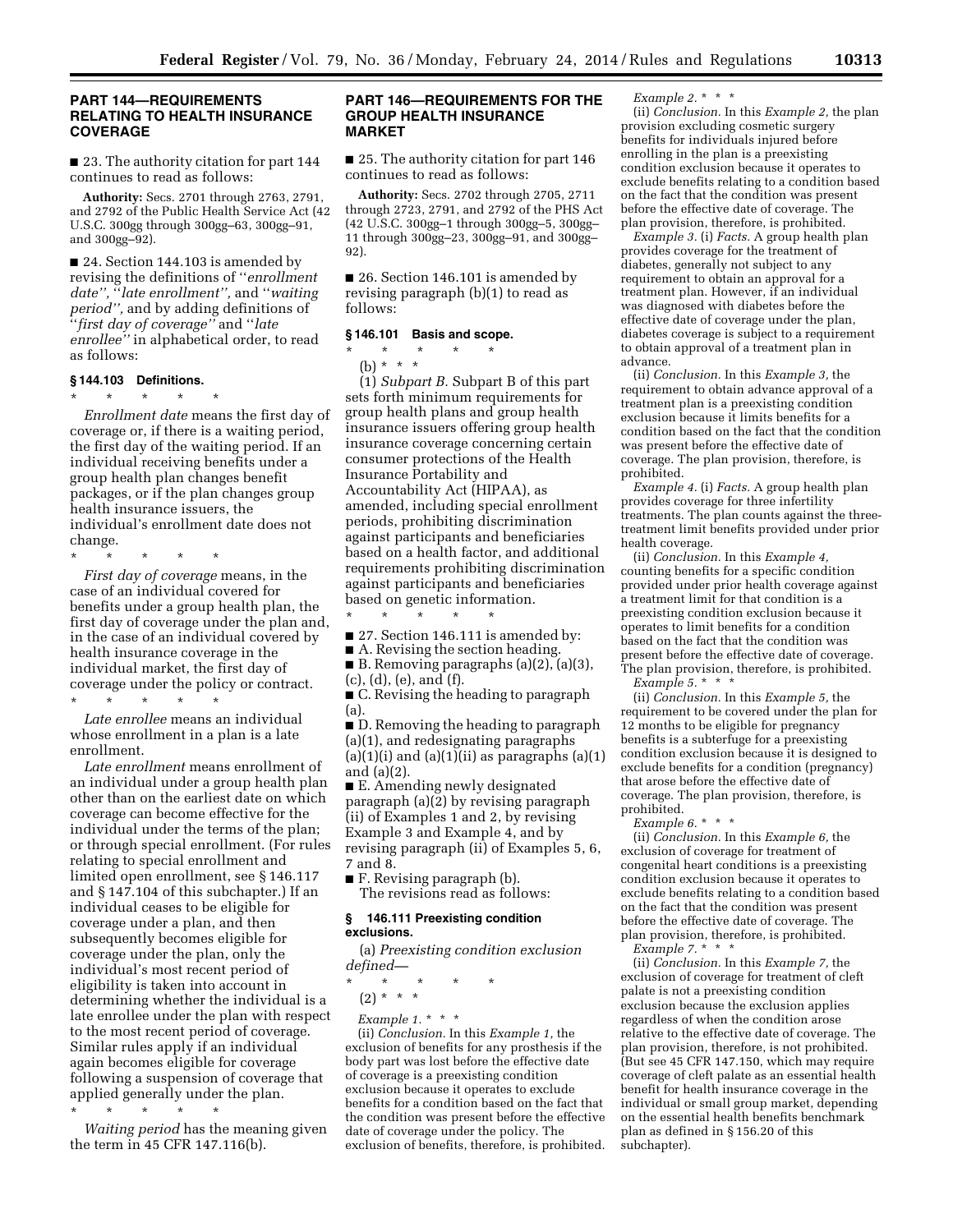*Example 8.* \* \* \*

(ii) *Conclusion.* In this *Example 8,* the exclusion of coverage for treatment of cleft palate for individuals who have not been covered under the plan from the date of birth operates to exclude benefits in relation to a condition based on the fact that the condition was present before the effective date of coverage. The plan provision, therefore, is prohibited.

\* \* \* \* \* (b) *General rules. See* § 147.108 of this subchapter for rules prohibiting the imposition of a preexisting condition exclusion.

■ 28. Section 146.113 is amended by removing paragraphs (a)(3) and (c), and revising paragraph (b) to read as follows:

#### **§ 146.113 Rules relating to creditable coverage.**

\* \* \* \* \* (b) *Counting creditable coverage rules superseded by prohibition on preexisting condition exclusion. See*  § 147.108 of this subchapter for rules prohibiting the imposition of a preexisting condition exclusion.

■ 29. Section 146.115 is revised to read as follows:

#### **§ 146.115 Certification and disclosure of previous coverage.**

(a) *In general.* The rules for providing certificates of creditable coverage and demonstrating creditable coverage have been superseded by the prohibition on preexisting condition exclusions. *See*  § 147.108 of this subchapter for rules prohibiting the imposition of a preexisting condition exclusion.

(b) *Applicability.* The provisions of this section apply beginning December 31, 2014.

■ 30. Section 146.117 is amended by removing paragraph (a)(3)(i)(E) and revising paragraphs (a)(3)(i)(C),  $(a)(3)(i)(D), (a)(4)(i), and (d)(2)$  to read as follows:

#### **§ 146.117 Special enrollment periods.**

- \* \* \* \* \*
- $(a) * * * *$
- $(3) * * * *$
- $(i) * * * *$

(C) In the case of coverage offered through an HMO, or other arrangement, in the group market that does not provide benefits to individuals who no longer reside, live, or work in a service area, loss of coverage because an individual no longer resides, lives, or works in the service area (whether or not within the choice of the individual), and no other benefit package is available to the individual; and

(D) A situation in which a plan no longer offers any benefits to the class of similarly situated individuals (as

described in § 146.121(d)) that includes the individual.

\* \* \* \* \* (4) \* \* \*

(i) A plan or issuer must allow an employee a period of at least 30 days after an event described in paragraph (a)(3) of this section to request enrollment (for the employee or the employee's dependent).

\* \* \* \* \* (d) \* \* \*

(2) Special enrollees must be offered all the benefit packages available to similarly situated individuals who enroll when first eligible. For this purpose, any difference in benefits or cost-sharing requirements for different individuals constitutes a different benefit package. In addition, a special enrollee cannot be required to pay more for coverage than a similarly situated individual who enrolls in the same coverage when first eligible.

■ 31. Section 146.119 is revised to read as follows:

\* \* \* \* \*

#### **§ 146.119 HMO affiliation period as an alternative to a preexisting condition exclusion.**

The rules for HMO affiliation periods have been superseded by the prohibition on preexisting condition exclusions. *See* § 147.108 of this subchapter for rules prohibiting the imposition of a preexisting condition exclusion.

■ 32. Section 146.121 is amended by: ■ A. Revising paragraphs (b)(1)(i) and  $(b)(2)(i)(B).$ 

■ B. Revising Example 1, paragraph (i) of Example 2, paragraph (ii) of Example 4, paragraph (ii) of Example 5, and removing Example 8, in paragraph  $(b)(2)(i)(D)$ .

■ C. Removing paragraph (b)(3).

- D. Revising Example 2 and paragraph (i) of Example 5 in paragraph (d)(4).
- E. Revising paragraph (ii) of Example

2 in paragraph  $(e)(2)(i)(B)$ .

■ F. Revising Example 1 in paragraph (g)(1)(ii).

The revisions read as follows:

#### **§ 146.121 Prohibiting discrimination against participants and beneficiaries based on a health factor.**

- \* \* \* \* \* (b) \* \* \*
- $(1) * * * *$

(i) A group health plan, and a health insurance issuer offering health insurance coverage in connection with a group health plan, may not establish any rule for eligibility (including continued eligibility) of any individual to enroll for benefits under the terms of

the plan or group health insurance coverage that discriminates based on any health factor that relates to that individual or a dependent of that individual. This rule is subject to the provisions of paragraph (b)(2) of this section (explaining how this rule applies to benefits), paragraph (d) of this section (containing rules for establishing groups of similarly situated individuals), paragraph (e) of this section (relating to nonconfinement, actively-at-work, and other service requirements), paragraph (f) of this section (relating to wellness programs), and paragraph (g) of this section (permitting favorable treatment of individuals with adverse health factors).

- \* \* \* \* \*  $(2) * * * *$
- $(i) * * * *$
- (B) However, benefits provided under a plan must be uniformly available to all similarly situated individuals (as described in paragraph (d) of this section). Likewise, any restriction on a benefit or benefits must apply uniformly to all similarly situated individuals and must not be directed at individual participants or beneficiaries based on any health factor of the participants or beneficiaries (determined based on all the relevant facts and circumstances). Thus, for example, a plan may limit or exclude benefits in relation to a specific disease or condition, limit or exclude benefits for certain types of treatments or drugs, or limit or exclude benefits based on a determination of whether the benefits are experimental or not medically necessary, but only if the benefit limitation or exclusion applies uniformly to all similarly situated individuals and is not directed at individual participants or beneficiaries based on any health factor of the participants or beneficiaries. In addition, a plan or issuer may require the satisfaction of a deductible, copayment, coinsurance, or other costsharing requirement in order to obtain a benefit if the limit or cost-sharing requirement applies uniformly to all similarly situated individuals and is not directed at individual participants or beneficiaries based on any health factor of the participants or beneficiaries. In the case of a cost-sharing requirement, see also paragraph (b)(2)(ii) of this section, which permits variances in the application of a cost-sharing mechanism made available under a wellness program. (Whether any plan provision or practice with respect to benefits complies with this paragraph (b)(2)(i) does not affect whether the provision or practice is permitted under ERISA, the Affordable Care Act (including the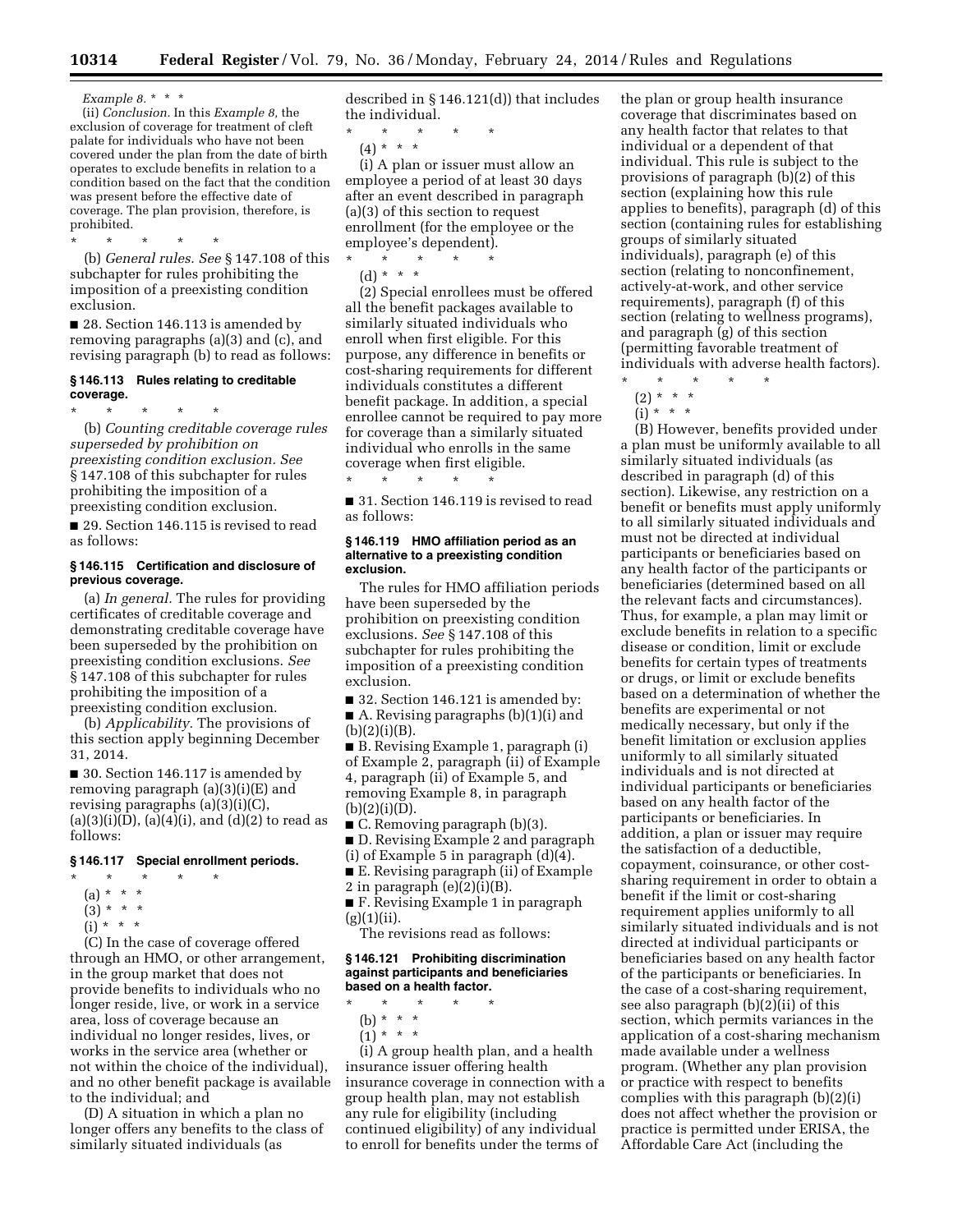requirements related to essential health benefits), the Americans with Disabilities Act, or any other law, whether State or Federal.)

\* \* \* \* \* (D) \* \* \*

*Example 1.* (i) *Facts.* A group health plan applies a \$10,000 annual limit on a specific covered benefit that is not an essential health benefit to each participant or beneficiary covered under the plan. The limit is not directed at individual participants or beneficiaries.

(ii) *Conclusion.* In this *Example 1,* the limit does not violate this paragraph (b)(2)(i) because coverage of the specific, nonessential health benefit up to \$10,000 is available uniformly to each participant and beneficiary under the plan and because the limit is applied uniformly to all participants and beneficiaries and is not directed at individual participants or beneficiaries.

*Example 2.* (i) *Facts.* A group health plan has a \$500 deductible on all benefits for participants covered under the plan. Participant *B* files a claim for the treatment of AIDS. At the next corporate board meeting of the plan sponsor, the claim is discussed. Shortly thereafter, the plan is modified to impose a \$2,000 deductible on benefits for the treatment of AIDS, effective before the beginning of the next plan year.

\* \* \* \* \*

*Example 4.* \* \* \* (ii) *Conclusion.* In this *Example 4,* the limit does not violate this paragraph (b)(2)(i) because \$2,000 of benefits for the treatment of TMJ are available uniformly to all similarly situated individuals and a plan may limit benefits covered in relation to a specific disease or condition if the limit applies uniformly to all similarly situated individuals and is not directed at individual participants or beneficiaries. (However, applying a lifetime limit on TMJ may violate §147.126 of this subchapter, if TMJ coverage is an essential health benefit, depending on the essential health benefits benchmark plan as defined in § 156.20 of this subchapter. This example does not address whether the plan provision is permissible under any other applicable law, including PHS Act section 2711 or the Americans with Disabilities Act.)

*Example 5.* \* \* \*

(ii) *Conclusion.* In this *Example 5,* the lower lifetime limit for participants and beneficiaries with a congenital heart defect violates this paragraph (b)(2)(i) because benefits under the plan are not uniformly available to all similarly situated individuals and the plan's lifetime limit on benefits does not apply uniformly to all similarly situated individuals. Additionally, this plan provision is prohibited under § 147.126 of this subchapter because it imposes a lifetime limit on essential health benefits.

- \* \* \* \* \*
	- (d) \* \* \*
	- (4) \* \* \*

*Example 2.* (i) *Facts.* Under a group health plan, coverage is made available to employees, their spouses, and their children. However, coverage is made available to a child only if the child is under age 26 (or

under age 29 if the child is continuously enrolled full-time in an institution of higher learning (full-time students)). There is no evidence to suggest that these classifications are directed at individual participants or beneficiaries.

(ii) *Conclusion.* In this Example 2, treating spouses and children differently by imposing an age limitation on children, but not on spouses, is permitted under this paragraph (d). Specifically, the distinction between spouses and children is permitted under paragraph (d)(2) of this section and is not prohibited under paragraph (d)(3) of this section because it is not directed at individual participants or beneficiaries. It is also permissible to treat children who are under age 26 (or full-time students under age 29) as a group of similarly situated individuals separate from those who are age 26 or older (or age 29 or older if they are not full-time students) because the classification is permitted under paragraph (d)(2) of this section and is not directed at individual participants or beneficiaries.

\* \* \* \* \*

*Example 5.* (i) *Facts.* An employer sponsors a group health plan that provides the same benefit package to all seven employees of the employer. Six of the seven employees have the same job title and responsibilities, but Employee *G* has a different job title and different responsibilities. After *G* files an expensive claim for benefits under the plan, coverage under the plan is modified so that employees with *G'*s job title receive a different benefit package that includes a higher deductible than in the benefit package made available to the other six employees.

- \* \* \* \* \*
	- (e) \* \* \*
	- (2) \* \* \*
	- (i) \* \* \*  $(B) * * * *$
	- *Example 2.* \* \* \*

(ii) *Conclusion.* In this Example 2, the plan violates this paragraph (e)(2) (and thus also paragraph (b) of this section) because the 90 day continuous service requirement is a rule for eligibility based on whether an individual is actively at work. However, the plan would not violate this paragraph (e)(2) or paragraph (b) of this section if, under the plan, an absence due to any health factor is not considered an absence for purposes of measuring 90 days of continuous service. (In addition, any eligibility provision that is time-based must comply with the requirements of PHS Act section 2708 and its implementing regulations.)

- \* \* \* \* \*
	- (g) \* \* \*

(1) \* \* \*

 $(ii) * * * *$ 

*Example 1.* (i) *Facts.* An employer sponsors a group health plan that generally is available to employees, spouses of employees, and dependent children until age 26. However, dependent children who are disabled are eligible for coverage beyond age 26.

(ii) *Conclusion.* In this Example 1, the plan provision allowing coverage for disabled dependent children beyond age 26 satisfies

this paragraph (g)(1) (and thus does not violate this section).

\* \* \* \* \* ■ 33. Section 146.143 is amended by revising paragraph (c)(2) to read as follows:

#### **§ 146.143 Preemption; State flexibility; construction.**

\* \* \* \* \* (c) \* \* \*

(2) *Exceptions.* Only in relation to health insurance coverage offered by a health insurance issuer, the provisions of this part do not supersede any provision of State law to the extent that such provision requires special enrollment periods in addition to those required under section 2702 of the Act.

\* \* \* \* \*

#### **PART 147—HEALTH INSURANCE REFORM REQUIREMENTS FOR THE GROUP AND INDIVIDUAL HEALTH INSURANCE MARKETS**

■ 34. The authority citation for part 147 continues to read as follows:

**Authority:** Secs. 2701 through 2763, 2791, and 2792 of the Public Health Service Act (42 U.S.C. 300gg through 300gg–63, 300gg–91, and 300gg–92), as amended.

■ 35. Section 147.116 is added to read as follows:

#### **§ 147.116 Prohibition on waiting periods that exceed 90 days.**

(a) *General rule.* A group health plan, and a health insurance issuer offering group health insurance coverage, must not apply any waiting period that exceeds 90 days, in accordance with the rules of this section. If, under the terms of a plan, an individual can elect coverage that would begin on a date that is not later than the end of the 90-day waiting period, this paragraph (a) is considered satisfied. Accordingly, in that case, a plan or issuer will not be considered to have violated this paragraph (a) solely because individuals take, or are permitted to take, additional time (beyond the end of the 90-day waiting period) to elect coverage.

(b) *Waiting period defined.* For purposes of this part, a waiting period is the period that must pass before coverage for an individual who is otherwise eligible to enroll under the terms of a group health plan can become effective. If an individual enrolls as a late enrollee (as defined under § 144.103 of this subchapter) or special enrollee (as described in § 146.117 of this subchapter), any period before such late or special enrollment is not a waiting period.

(c) *Relation to a plan's eligibility criteria*—(1) *In general.* Except as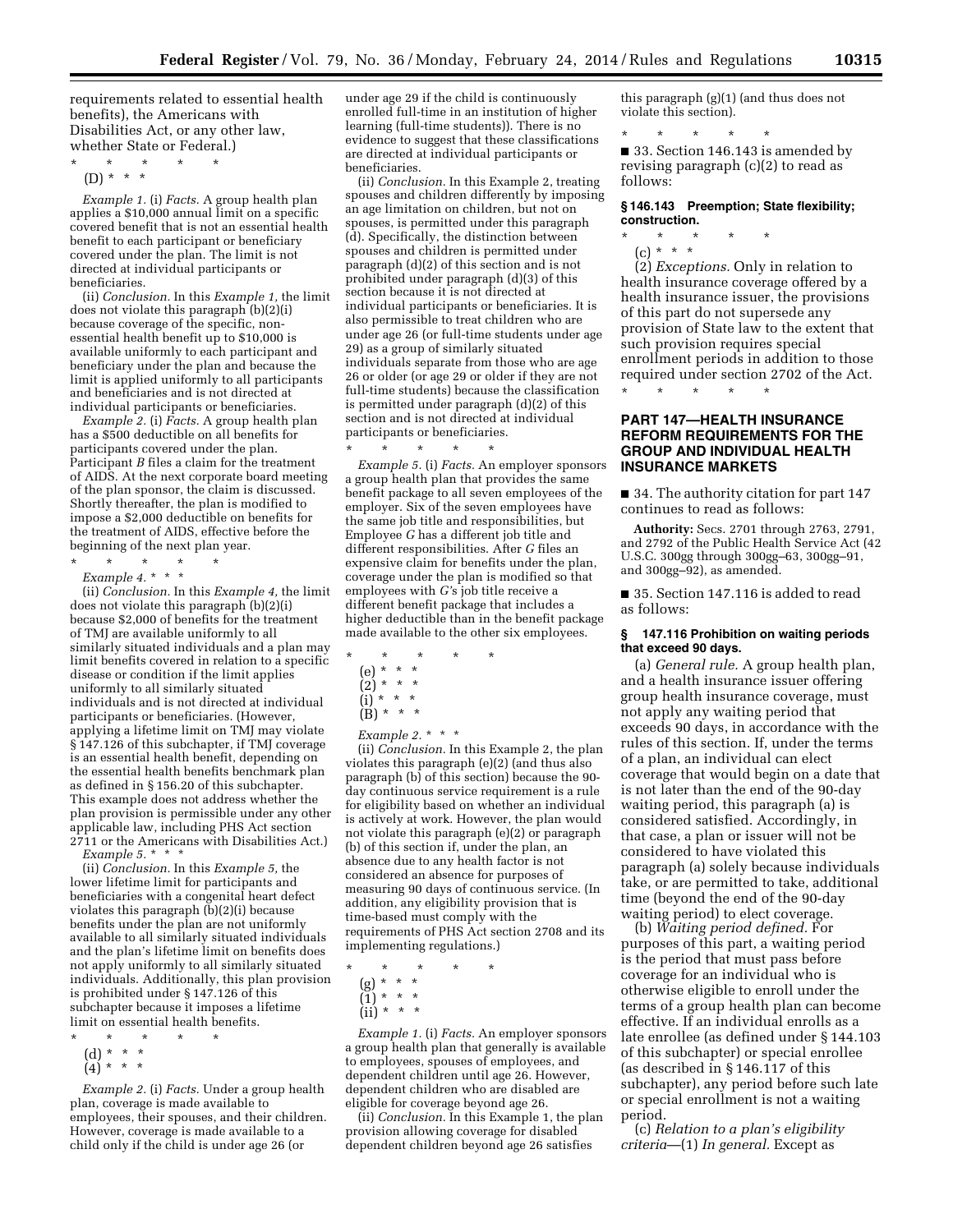provided in paragraphs (c)(2) and (c)(3) of this section, being otherwise eligible to enroll under the terms of a group health plan means having met the plan's substantive eligibility conditions (such as, for example, being in an eligible job classification, achieving job-related licensure requirements specified in the plan's terms, or satisfying a reasonable and bona fide employment-based orientation period). Moreover, except as provided in paragraphs (c)(2) and (c)(3) of this section, nothing in this section requires a plan sponsor to offer coverage to any particular individual or class of individuals (including, for example, part-time employees). Instead, this section prohibits requiring otherwise eligible individuals to wait more than 90 days before coverage is effective. *See also* section 4980H of the Code and its implementing regulations for an applicable large employer's shared responsibility to provide health coverage to full-time employees.

(2) *Eligibility conditions based solely on the lapse of time.* Eligibility conditions that are based solely on the lapse of a time period are permissible for no more than 90 days.

(3) *Other conditions for eligibility.*  Other conditions for eligibility under the terms of a group health plan are generally permissible under PHS Act section 2708, unless the condition is designed to avoid compliance with the 90-day waiting period limitation, determined in accordance with the rules of this paragraph (c)(3).

(i) *Application to variable-hour employees in cases in which a specified number of hours of service per period is a plan eligibility condition.* If a group health plan conditions eligibility on an employee regularly having a specified number of hours of service per period (or working full-time), and it cannot be determined that a newly-hired employee is reasonably expected to regularly work that number of hours per period (or work full-time), the plan may take a reasonable period of time, not to exceed 12 months and beginning on any date between the employee's start date and the first day of the first calendar month following the employee's start date, to determine whether the employee meets the plan's eligibility condition. Except in cases in which a waiting period that exceeds 90 days is imposed in addition to a measurement period, the time period for determining whether such an employee meets the plan's eligibility condition will not be considered to be designed to avoid compliance with the 90-day waiting period limitation if coverage is made effective no later than 13 months from the employee's start date plus, if the

employee's start date is not the first day of a calendar month, the time remaining until the first day of the next calendar month.

(ii) *Cumulative service requirements.*  If a group health plan or health insurance issuer conditions eligibility on an employee's having completed a number of cumulative hours of service, the eligibility condition is not considered to be designed to avoid compliance with the 90-day waiting period limitation if the cumulative hours-of-service requirement does not exceed 1,200 hours.

(d) *Application to rehires.* A plan or issuer may treat an employee whose employment has terminated and who then is rehired as newly eligible upon rehire and, therefore, required to meet the plan's eligibility criteria and waiting period anew, if reasonable under the circumstances (for example, the termination and rehire cannot be a subterfuge to avoid compliance with the 90-day waiting period limitation).

(e) *Counting days.* Under this section, all calendar days are counted beginning on the enrollment date (as defined in § 144.103), including weekends and holidays. A plan or issuer that imposes a 90-day waiting period may, for administrative convenience, choose to permit coverage to become effective earlier than the 91st day if the 91st day is a weekend or holiday.

(f) *Examples.* The rules of this section are illustrated by the following examples:

*Example 1.* (i) *Facts.* A group health plan provides that full-time employees are eligible for coverage under the plan. Employee *A*  begins employment as a full-time employee on January 19.

(ii) *Conclusion.* In this *Example 1,* any waiting period for *A* would begin on January 19 and may not exceed 90 days. Coverage under the plan must become effective no later than April 19 (assuming February lasts 28 days).

*Example 2.* (i) *Facts.* A group health plan provides that only employees with job title *M* are eligible for coverage under the plan. Employee *B* begins employment with job title *L* on January 30.

(ii) *Conclusion.* In this *Example 2, B* is not eligible for coverage under the plan, and the period while *B* is working with job title *L* and therefore not in an eligible class of employees, is not part of a waiting period under this section.

*Example 3.* (i) *Facts.* Same facts as in *Example 2,* except that *B* transfers to a new position with job title *M* on April 11.

(ii) *Conclusion.* In this *Example 3, B*  becomes eligible for coverage on April 11, but for the waiting period. Any waiting period for *B* begins on April 11 and may not exceed 90 days; therefore, coverage under the plan must become effective no later than July  $10.$ 

*Example 4.* (i) *Facts.* A group health plan provides that only employees who have completed specified training and achieved specified certifications are eligible for coverage under the plan. Employee *C* is hired on May 3 and meets the plan's eligibility criteria on September 22.

(ii) *Conclusion.* In this *Example 4, C*  becomes eligible for coverage on September 22, but for the waiting period. Any waiting period for *C* would begin on September 22 and may not exceed 90 days; therefore, coverage under the plan must become effective no later than December 21.

*Example 5.* (i) *Facts.* A group health plan provides that employees are eligible for coverage after one year of service.

(ii) *Conclusion.* In this *Example 5,* the plan's eligibility condition is based solely on the lapse of time and, therefore, is impermissible under paragraph (c)(2) of this section because it exceeds 90 days.

*Example 6.* (i) *Facts.* Employer *V*'s group health plan provides for coverage to begin on the first day of the first payroll period on or after the date an employee is hired and completes the applicable enrollment forms. Enrollment forms are distributed on an employee's start date and may be completed within 90 days. Employee *D* is hired and starts on October 31, which is the first day of a pay period. *D* completes the enrollment forms and submits them on the 90th day after *D*'s start date, which is January 28. Coverage is made effective 7 days later, February 4, which is the first day of the next pay period.

(ii) *Conclusion.* In this *Example 6,* under the terms of *V*'s plan, coverage may become effective as early as October 31, depending on when *D* completes the applicable enrollment forms. Under the terms of the plan, when coverage becomes effective depends solely on the length of time taken by *D* to complete the enrollment materials. Therefore, under the terms of the plan, *D* may elect coverage that would begin on a date that does not exceed the 90-day waiting period limitation, and the plan complies with this section.

*Example 7.* (i) *Facts.* Under Employer *W*'s group health plan, only employees who are full-time (defined under the plan as regularly averaging 30 hours of service per week) are eligible for coverage. Employee *E* begins employment for Employer *W* on November 26 of Year 1. *E*'s hours are reasonably expected to vary, with an opportunity to work between 20 and 45 hours per week, depending on shift availability and *E*'s availability. Therefore, it cannot be determined at *E*'s start date that *E* is reasonably expected to work full-time. Under the terms of the plan, variable-hour employees, such as *E*, are eligible to enroll in the plan if they are determined to be a fulltime employee after a measurement period of 12 months that begins on the employee's start date. Coverage is made effective no later than the first day of the first calendar month after the applicable enrollment forms are received. *E*'s 12-month measurement period ends November 25 of Year 2. *E* is determined to be a full-time employee and is notified of *E*'s plan eligibility. If *E* then elects coverage, *E*'s first day of coverage will be January 1 of Year 3.